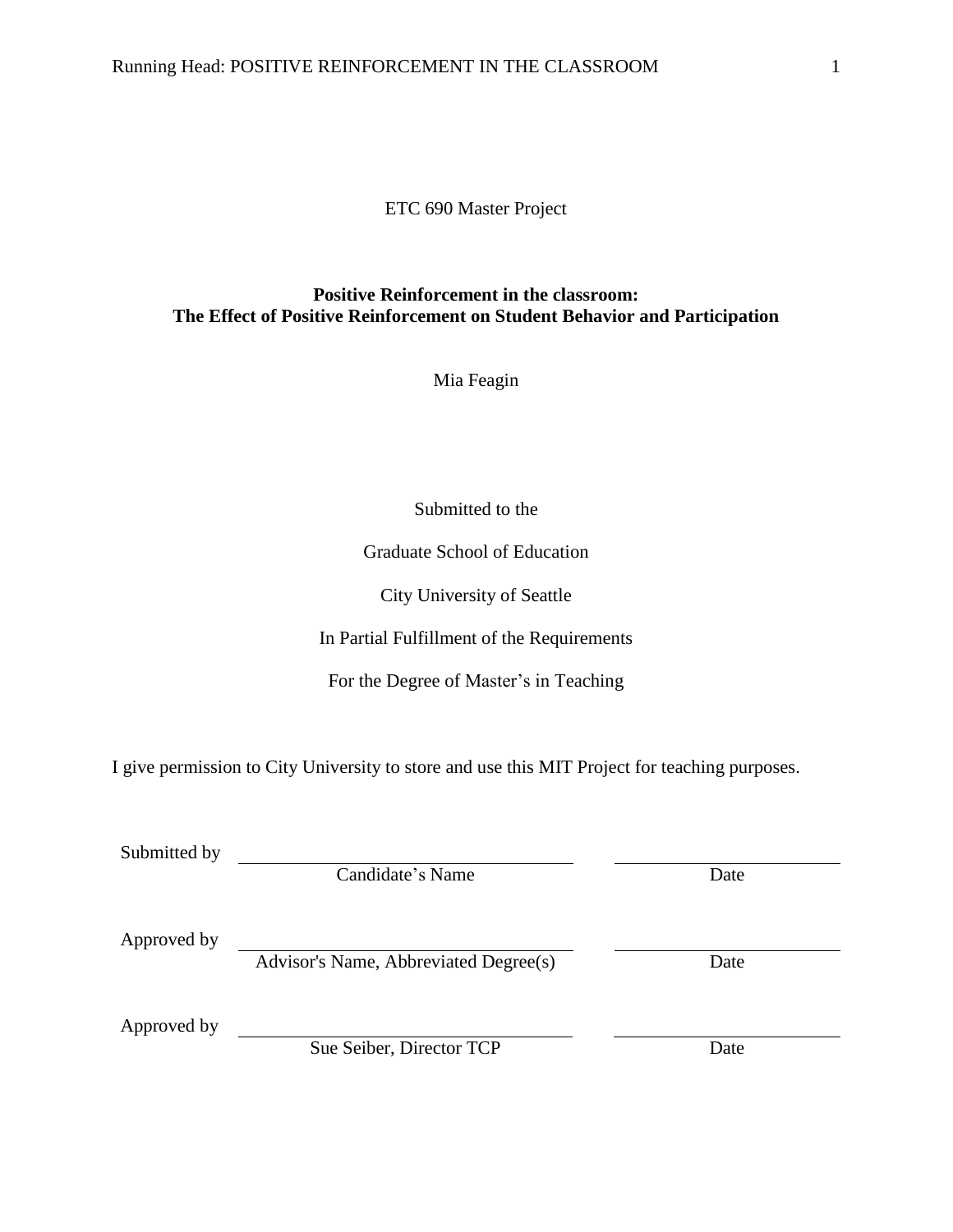# **Table of Contents**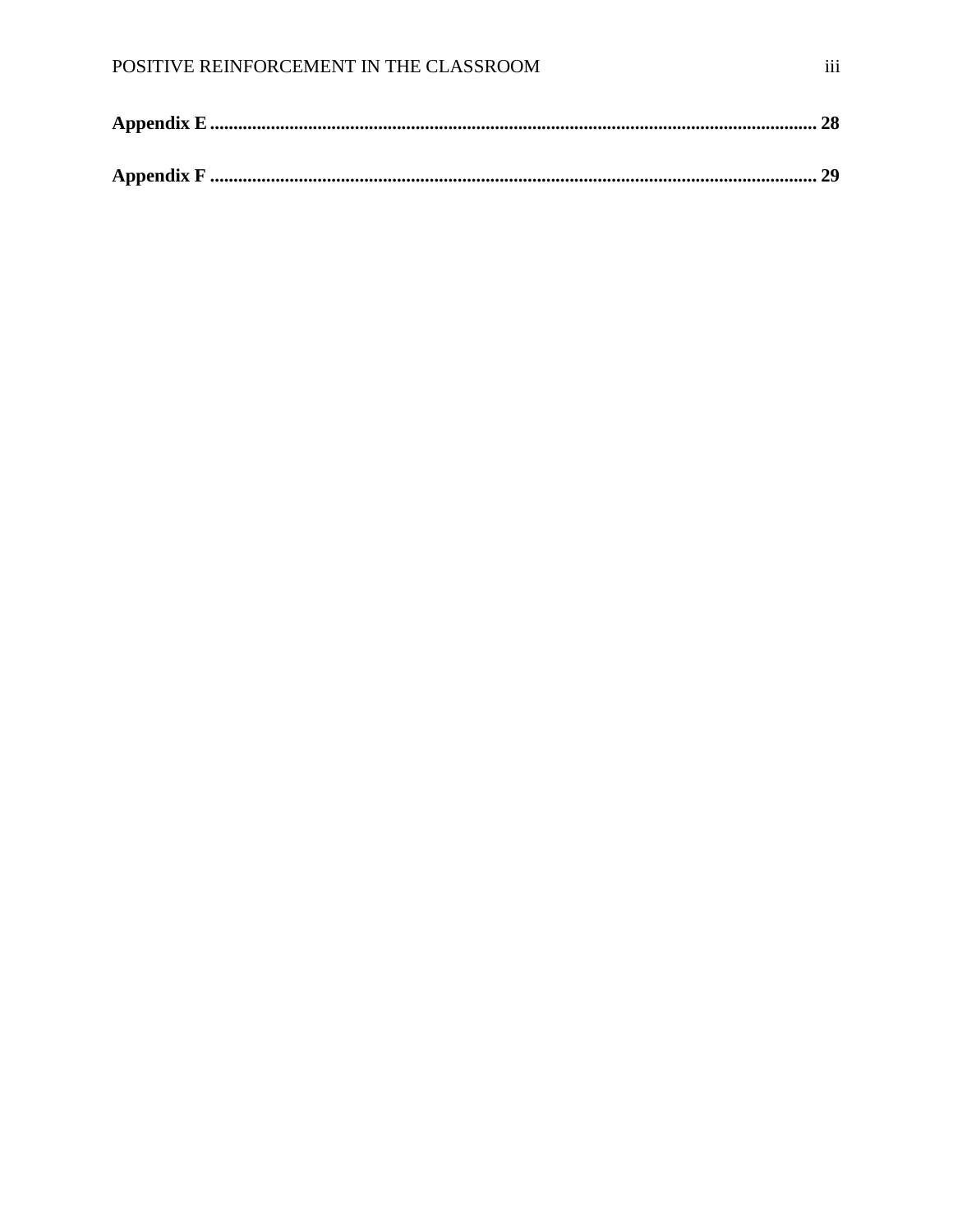# **Acknowledgements**

I would like to acknowledge Groups A and B for allowing me to try an intervention with them in hopes for improvement and for allowing me to use their data. I would also like to thank my Principal and Assistant Principal for approving my research and providing me with data that assisted me with my research. I am very grateful to my amazing husband and newborn son for being patient with me and understand of the long days and nights put towards this research. I wouldn't have been able to do it without the love and support. My amazing grade level team has provided support and feedback that helped me conduct this research and I am very thankful for them. Thank you, Brody LaRock, for advising and assisting me throughout this research. Also, City University of Seattle has also played a large role in allowing me to complete this research for the MIT program. Without you all of this wouldn't be complete.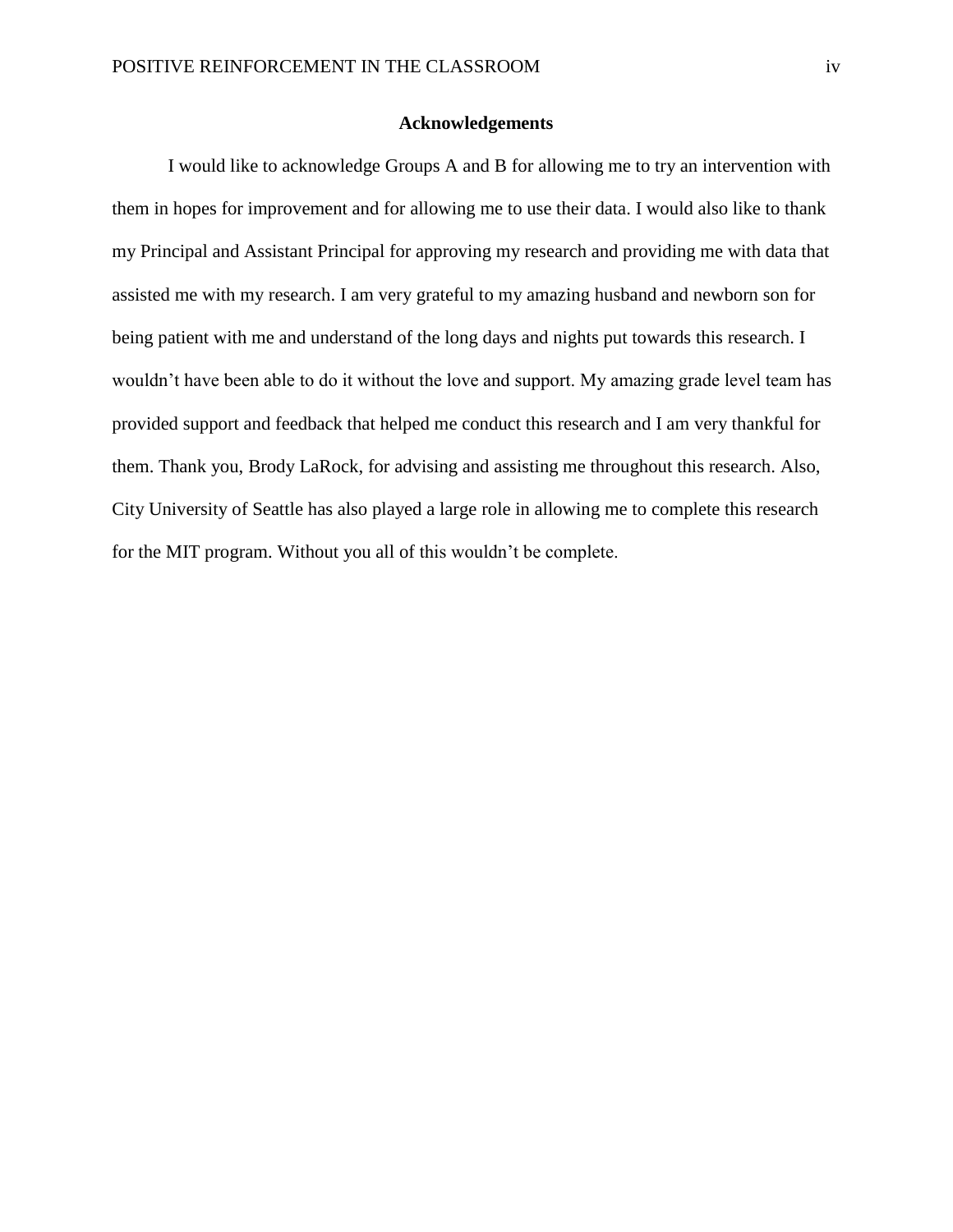# **Abstract**

This research investigates the in-class behavior and participation affected by positive reinforcement. A total of 53 students within two 5<sup>th</sup> grade math and science classes took part in this study. Throughout the study, students were granted dojo points when they were seen helping others, participating, on task, showing persistence, showing team work, and working hard. Student behavior was assessed through the number of resets (think times) given each month, amount of points given through dojo, and student self-assessments. Participation was also assessed through dojo points and student self-assessment. It was concluded from data analysis that positive reinforcement did have a slight increase on student urgency to participate and student improvement of behavior.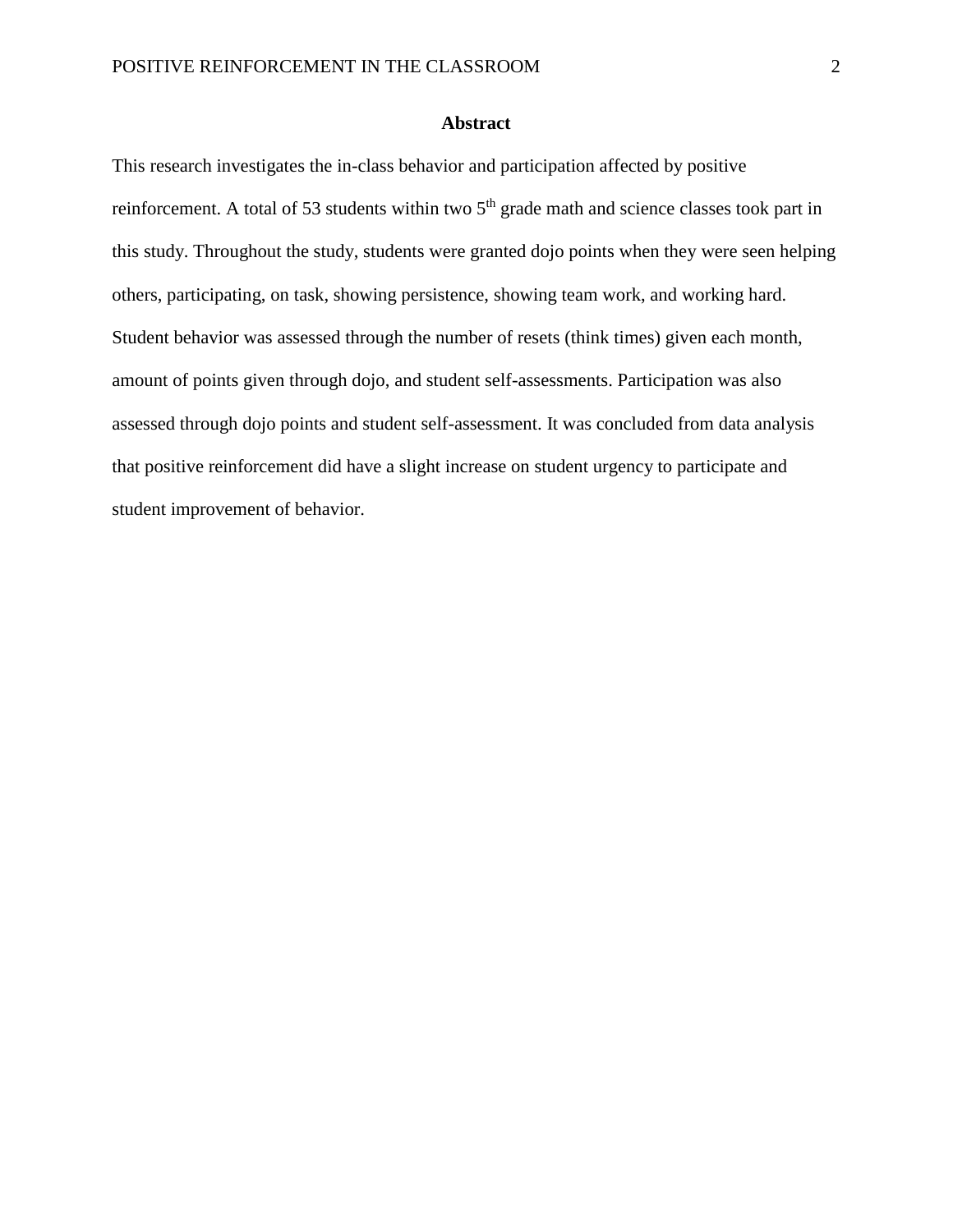### **Introduction**

 Increasing positive behavior through positive reinforcement has been a focus in education in both past and present research. This study focuses to track the impact of positive reinforcement on student behavior and participation through in class data. "…positive reinforcement involves the addition of a reinforcing stimulus following a behavior that makes it more likely that the behavior will occur again in the future" (Cherry, 2018, p.1). Positive behavior is modeled and reinforced so students can show a positive increase in their behavior and participation in class. Interventions are implemented and student behavior is tracked through data points to see if the positive point system and reset intervention will improve student behavior and increase their motivation to participate in class.

### **Problem Statement**

Behavior problems and lack of participation in the two classes in which this study takes place have been a consistent problem that has stripped students of learning opportunities as they have missed out due to lack of engagement and have been pulled from class for disciplinary actions. Positive Reinforcement focuses on the positive behavior when students do engage in class and show positive behaviors and rewards students for those actions. That allows students to work towards something of their interest and focus on improving their behavior and participation.

#### **Opportunity for Improvement**

Many students urge the need for affirmation from the instructor. They want to make sure they are doing things right or that they are being noticed whether it be through positive or negative behaviors. Throughout the study, the student responses due to various behaviors was addressed through positive reinforcement. The primary need of the study is to improve student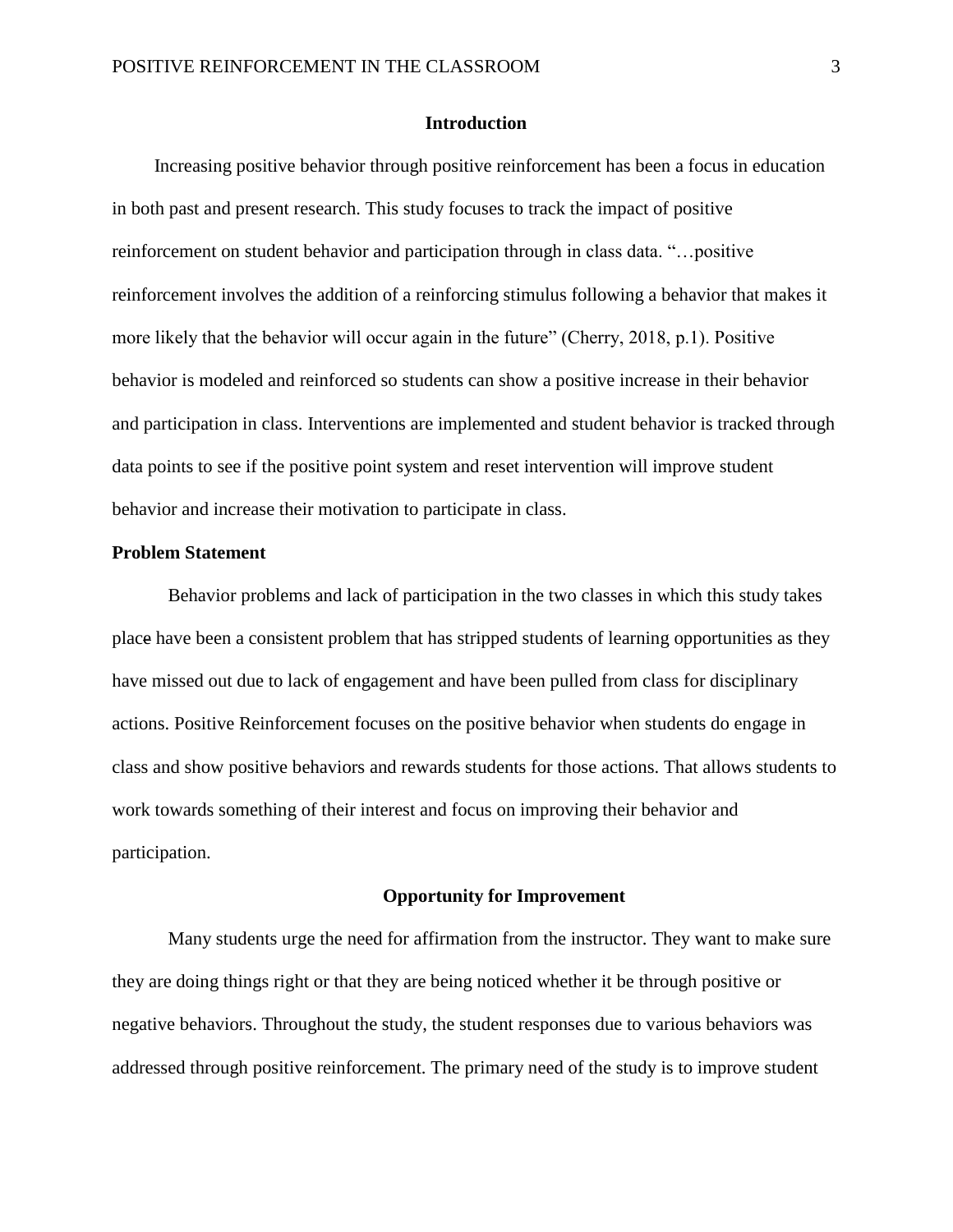behavior and participation in the classroom. According to SWIS (2019) data collected by the Behavior Interventionist and Assistant Principal, there has been a total of 96 office referrals from grades K-6 from the month of September to April. That means that there have been 96 students that have been sent to the office for behavior, and some of those numbers come from reoccurring students. Of the 96 referrals, 23 came from  $5<sup>th</sup>$  graders and 15 of the  $5<sup>th</sup>$  graders were ELL (SWIS, 2019). ELL students are a subgroup that needs focused instruction and interventions, so pulling them due to behavior only limits that.

Based on teacher survey, each reset takes approximately 10 minutes from instruction time and each office referral takes an average of 20-30 (Teacher Survey). That is time taken away from their academics and more time spent on behavioral needs. There is a possibility that addressing the behavior and participation through positive reinforcement will reduce the amount of time spent on disciplinary actions and probing for student engagement and increase the amount of time on content and engaged learning.

#### **Rationale**

There has been a consistent pattern of high numbers of office referrals throughout the past 3 years. Office referrals are made up of behavior problems in class, hallways, the cafeteria, playground, and library. The highest number of office referrals come from in class behaviors as they have made up 51 percent of referrals within the past year (PIVOT, KSD). When office referrals are distributed, the class is disrupted by the behavior the student is taken out of the classroom to deal with the behavior. The disruption takes away from other students learning and the action of taking a student away from the classroom takes away from the students learning. When the behaviors are consistent, the time adds up and students end up missing a substantial amount of content. This poses the risk of an increase in academic problems. Lack of participation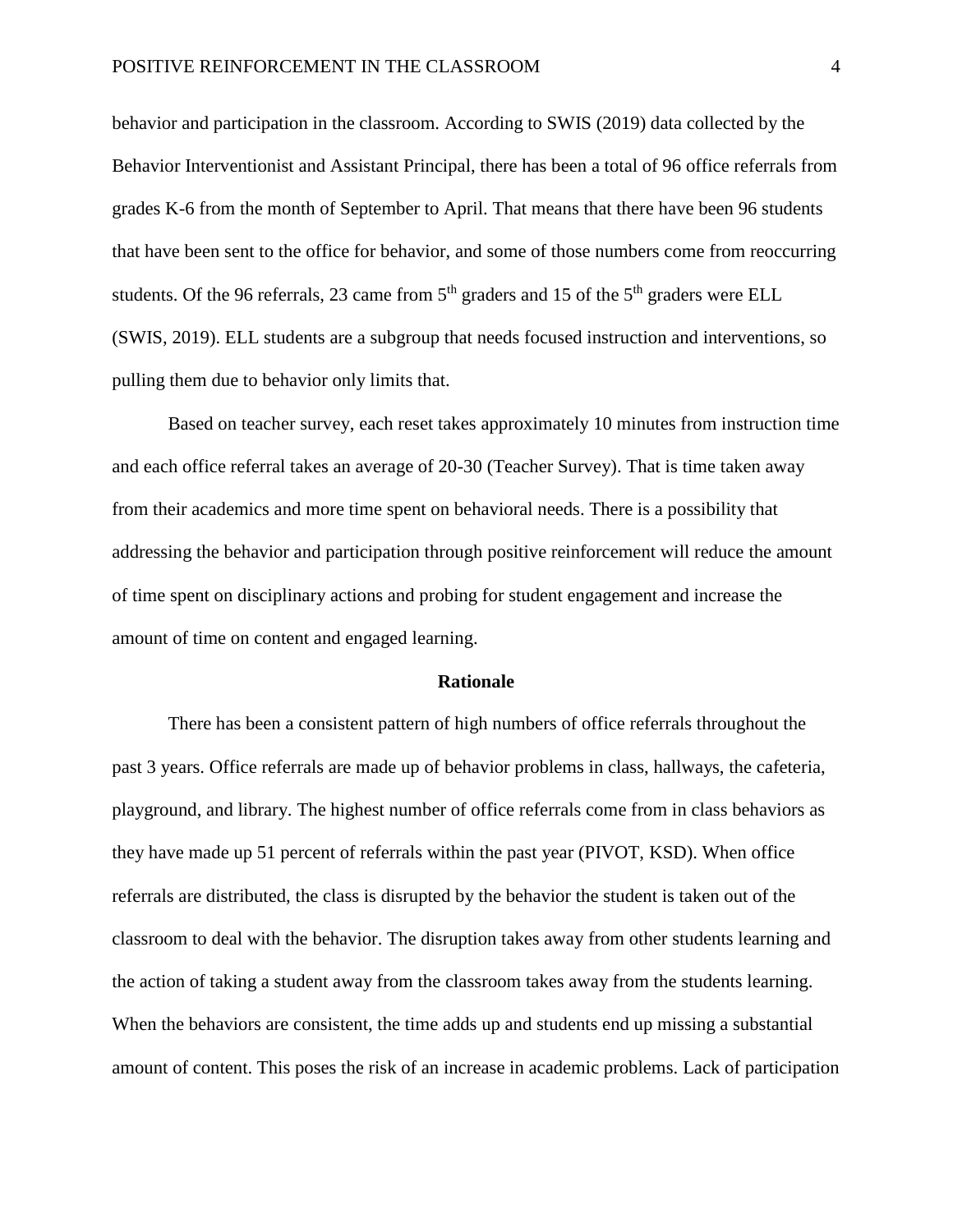also minimizes the students' opportunity to voice their understanding and engage in the content. That is why it is important to explore different strategies of improving student behavior and keeping them in the classroom, engaged, and participating.

Every environment has expected behaviors, and when those expectations are not met it raises confusion and there may be consequences. They will also be expected to engage in conversation and activity depending of the event. As they grow older, they will be expected to follow laws and work rules just as they are expected to follow school and classroom rules. It is important that their behavior meets the expectations wherever they go, so addressing the problem in school will help them succeed in all environments.

# **Literature Review**

# **Introduction**

Managing student behaviors is very difficult to begin with, but the idea of management in a safe and positive way lessens the negative impact in the classroom. Positive Reinforcement allows students to be addressed in a positive manner and redirected in a way that encourages and praises their behavior (Conley, 2014). Skinner believed in positive reinforcement as he established positive reinforcement as a more effective way of producing change than punishment. Through his research, not only did he define the different between positive and negative reinforcement, but he also found that negative reinforcement leads to escape and active avoidance (Frisoli, 2018). He assessed students on their lack clarity, fear of failure, time and complication of tasks, lack of directions, and lack of positive reinforcement as he believed they were the five primary obstacles of learning for children in a classroom (Frisoli, 2018). He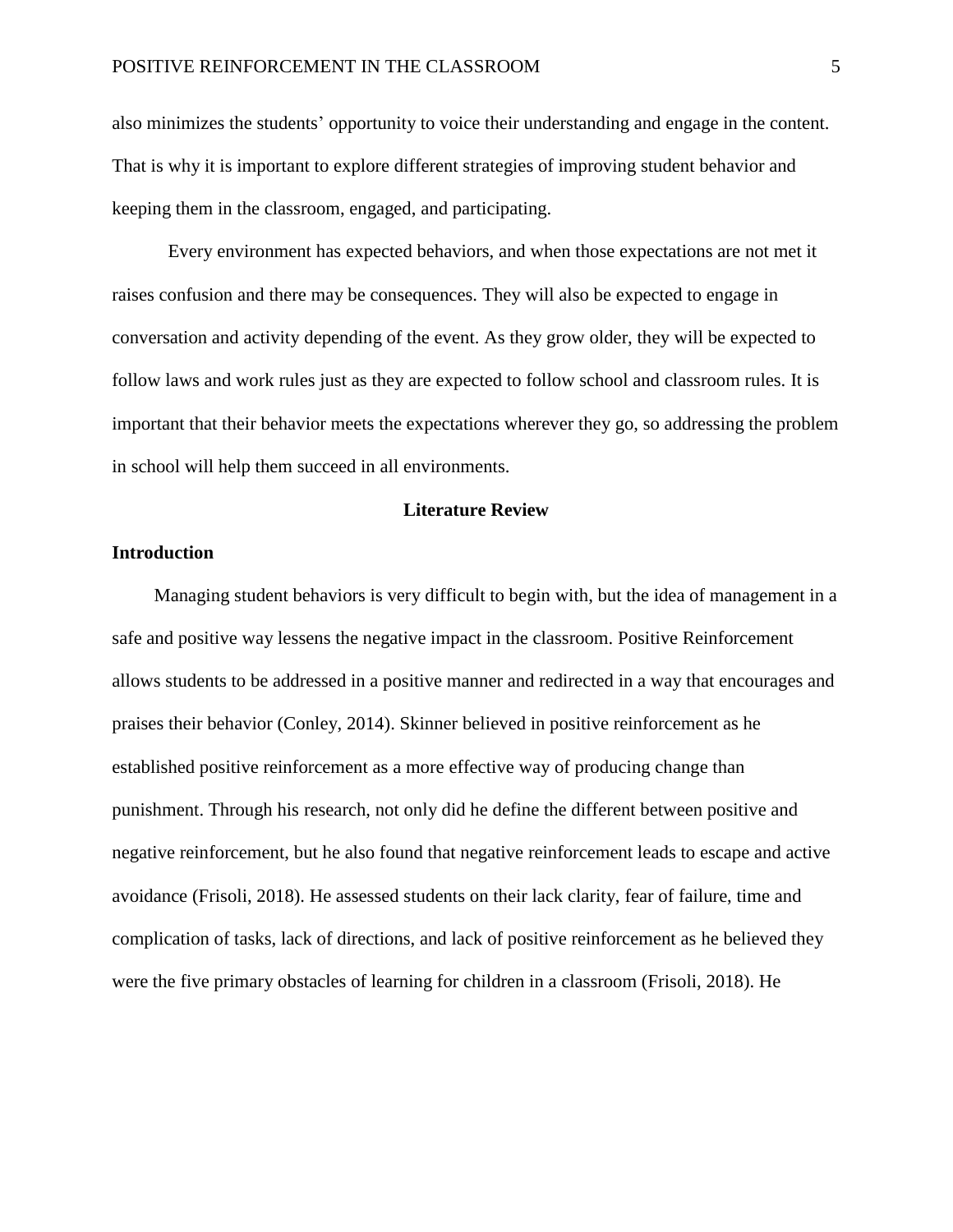recognized the difference between positive and negative reinforcement along with the behavioral results that stem from each form of reinforcement.

### **Reinforcement**

 Reinforcement is a response used to guide student behavior towards a desired outcome. In Freeman's (2015) research, positive reinforcement was seen to be more effective than negative reinforcement when it came time to promote compliant behavior. She had the opportunity of studying the effects that lead to student drop outs. While doing so, she came to find that the absence of a positive student - teacher relationship was a missing factor that led students to drop out (Freeman, 2015). Research conducted by Morin (2016) also finds that positive reinforcement provides students with the support needed to reach the desired behaviors. She conducted interviews and observations to analyze the effects of both inclusion and positive reinforcement in classroom environments. Through that research she found that verbal reinforcement acted as the most influential behavior led by teachers and accepted by students (Morin, 2016).

 Additional research found that the type of praise given to students made a difference in the students' reaction. Research conducted by Burnet and Mandel (2010) found that "… general, non-targeted praise was most commonly used in the classroom, but this type of praise is not effective because it is not linked to a specific behavior or targeted to completion of a task" (Burnett & Mandell, 2010, p.145). The vagueness of general praise leads to general results in behavior, but specific praise leads to specific results shown by students. The results were replicated in research completed by Pintel (2006) on effects of positive reinforcement on third grade spelling. She found that the act of giving rewards as a form of positive reinforcement lead to an increase in scores from third graders (Pintel, 2006). The difference between her research and the previous research mentioned is the form of positive reinforcement. She gave rewards as a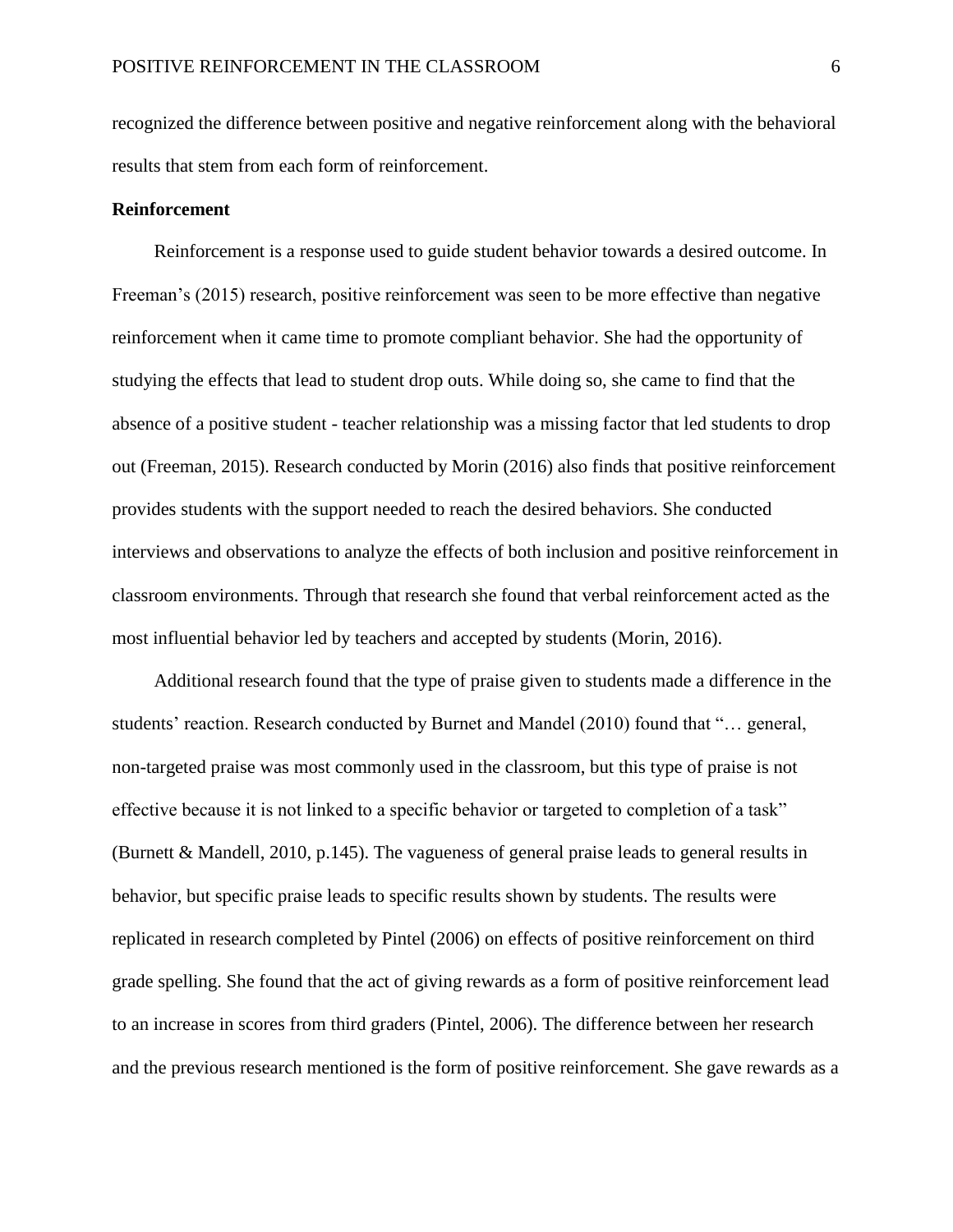form of positive reinforcement while the other researchers studied positive praise. Throughout the different forms of positive reinforcement being presented, they all resulted in a positive behavior outcome.

### **Rewards**

 Diedrich (2010) studied behavior modification, specifically observing the relationship between the use of rewards and its ability to encourage positive behavior in the classroom. She created a behavior plan that allowed students to track their behavior and be rewarded marbles when kind words were presented to their peers (Diedrich, 2010). After collecting data from four study groups, the research showed an increase in students use of manners and kind words used towards one another and a decrease in prompts needed to get students showing the behavior (Diedrich, 2010). The research resulted in positive outcomes over a duration of time and use of positive reinforcement.

 Research was also conducted with students with special needs, as Pettit (2013) studied the use of positive reinforcement and its effect on a student with autisms non-compliant behavior. A seven-year-old boy with autism in a self-contained classroom was observed for two months and data was collected on the behavior patterns with positive reinforcement and without positive reinforcement. Pettit first observed the student's behavior with no form of enforcement and tracked data on the behavioral patterns. They then introduced positive reinforcement to him which included teacher praise, peer approval, tangible items, and positive tracking boards. The positive reinforcement minimized the students' behavior problems. (Pettit, 2013) Ingvarsson, Hanley, and Welter (2009) also conducted a study, tracking the effects of positive reinforcement on disruptive behavior within preschool students. The authors chose five therapeutic tasks to work with the children on. The children were monitored based on aggression,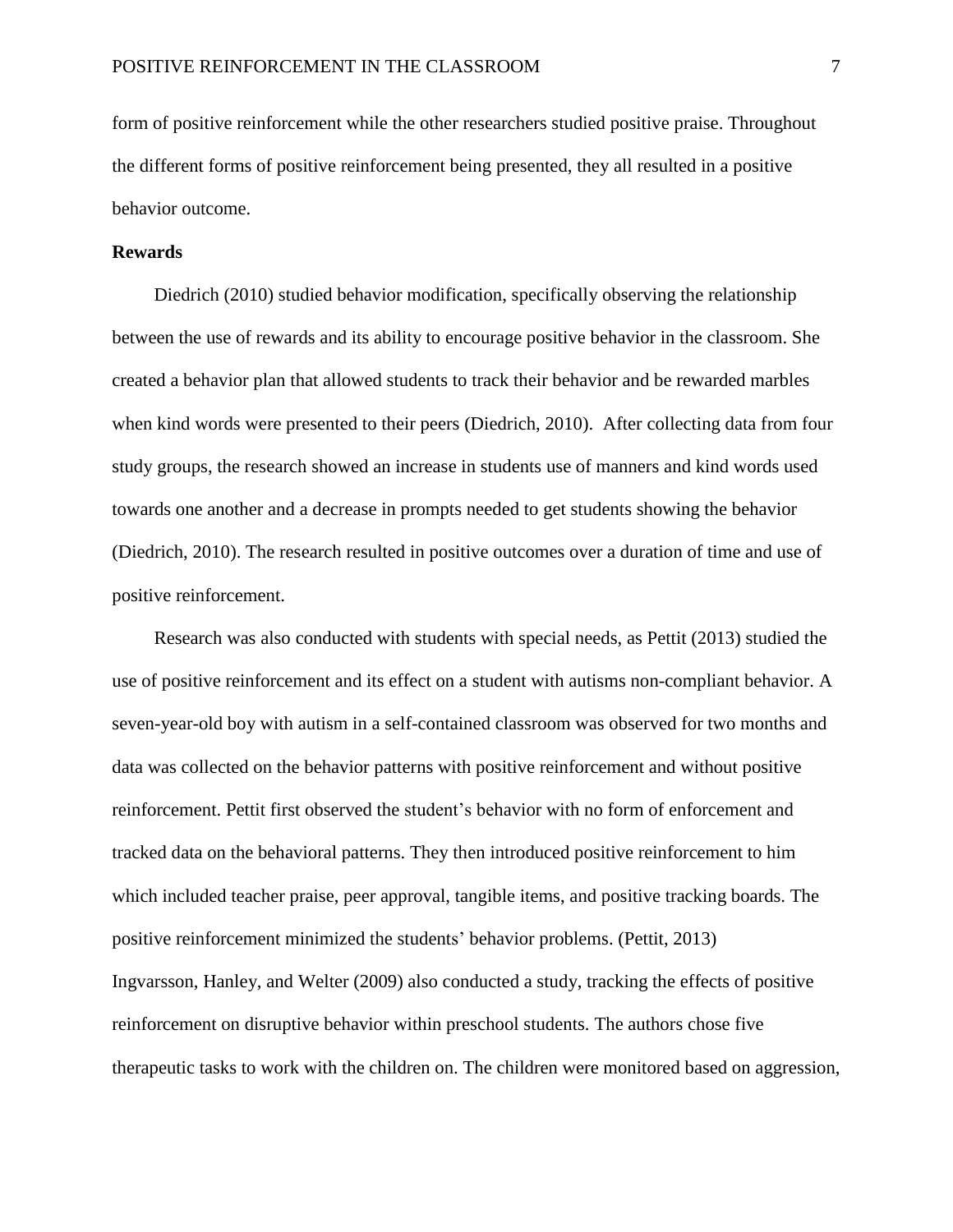motor disruptions, and vocal interruptions. If students behaved, they received play time before, between, or after their session. They were not forced to do anything if behaviors began to escalate. The children also received a preferred edible if they completed their task without disruptive behavior. This continued as the author continued to collect data on the behavior. The data results showed a decrease in disruptive behavior in one of the children that were being studied, while noticing consistent reductions in the behavior of the second child (Ingvarrson et al., 2010). Data analysis also showed that other interventions had to be included in order to see a complete decrease in disruptive behavior from the second child. In other words, positive reinforcement alone wasn't sufficient enough to cause a significant change in behavior.

# **PR and Academic Progress**

 In Pintel's study (2006) of positive reinforcement, she chose to focus on its effect on student academic progress rather than behavioral progress. The research began by collecting the students' spelling test for four consecutive weeks to create the baseline data for student achievement in the class. After the four-week period the teacher implemented a positive reward system for further tests. She let the students know that they will receive a reward if they score above a 92 percent. A tally sheet was also created to see which reward the class preferred. The winning reward was used as the reward system for the study. On Mondays they were given pretests and reminded of the rewards and on Fridays they took the final tests. Spelling review was implemented each day before the final test. This continued for four weeks and data was collected to see results of the reward system. Results from the collected data showed significant improvement when positive reinforcement was set in place (Pintel, 2006).

 Research conducted by Schieltz, Wacker, and Romani (2017) focused on the effect of positive reinforcement using tangible items on student behavior and task completion in the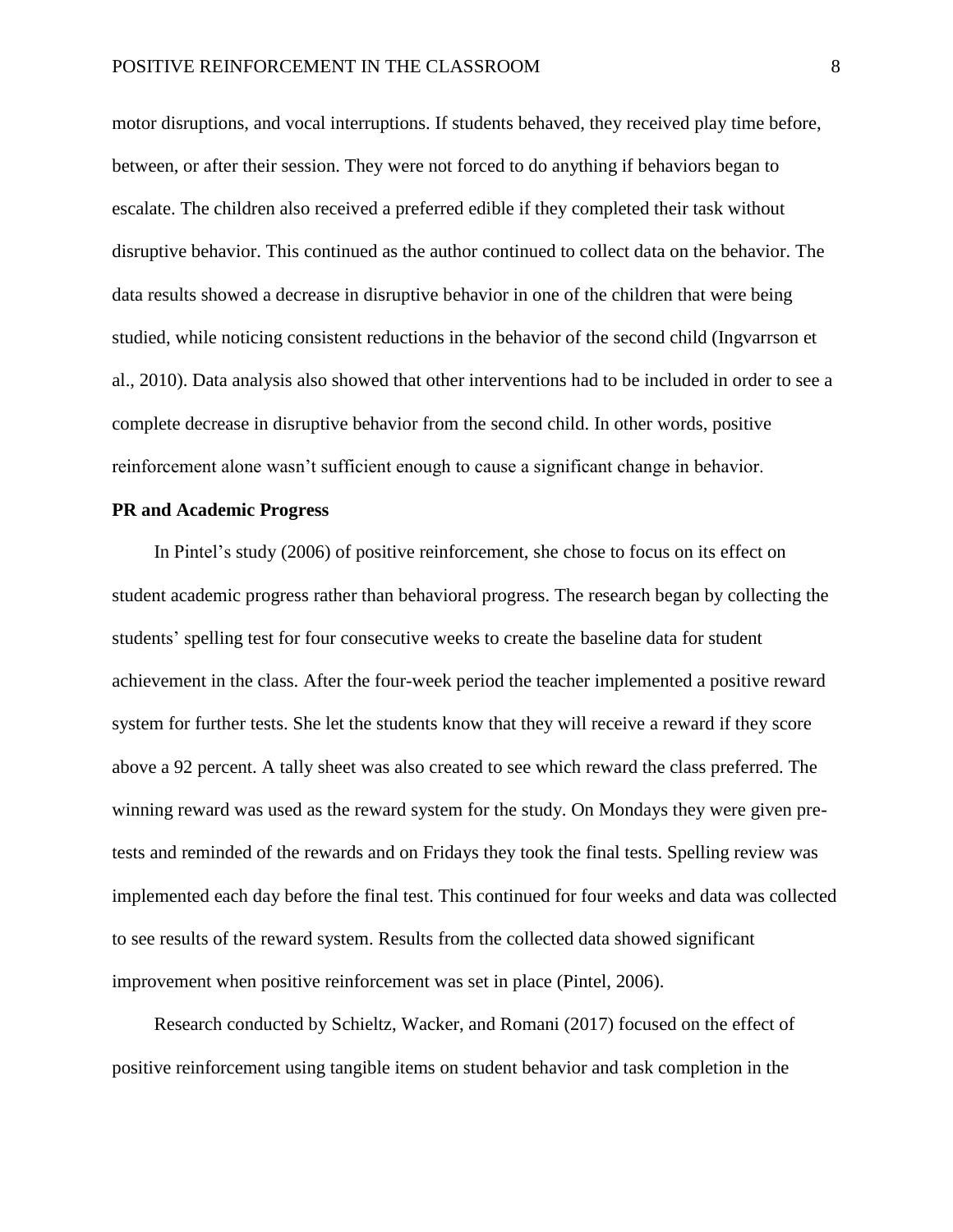classroom. The authors evaluated the effects of proving positive reinforcement using tangible items, on the problem behavior displayed by a 2-year-old, 9-year-old, and 3-year-old in a clinic, home, and school settings. The parents and clinic therapist conducted different play activities, puzzles, books, blocks, and other leisure activities when they were well behaved. They collected data in intervals from the students' baseline behavior to the percentage of problem behavior after the positive reinforcement had been implemented. They tracked sessions and treatment and compared it to the negative reinforcement data (Schieltz et al., 2017). When tracking the behavior when negative enforcement was being used versus the behavior when positive enforcement was being used, there was a decrease in problem behavior shown through the data.

### **Additional Research**

 There was additional research done, focusing on the use of positive reinforcement on listening skills and on task behavior. Lantz, McKenna, Price, and Stralow (2007) created a program that tracked student behavior in class, listening skills based on their attentiveness, and ability to get work done while staying on task. The participants were a kindergarten, first, and fifth grade class in a Northern Illinois community. The study focused on gathering data from the students' pre-interventions, behavior checklist, and listening skills assessment to see how their motivational reward system would impact student behavior. They collected data after the system was put into place and reinforced the system throughout the study. They assessed student multiple times and collected data in listening and on task behavior over two months after the positive reward system was implemented. As a result of the collected data, students showed increased growth in staying on task and listening. (Lantz et al., 2007)

 In Gooch's research, three students who showed a pattern of behavior issues were chosen for a study on positive reinforcement. Gooch (2017) studied the results from the approach of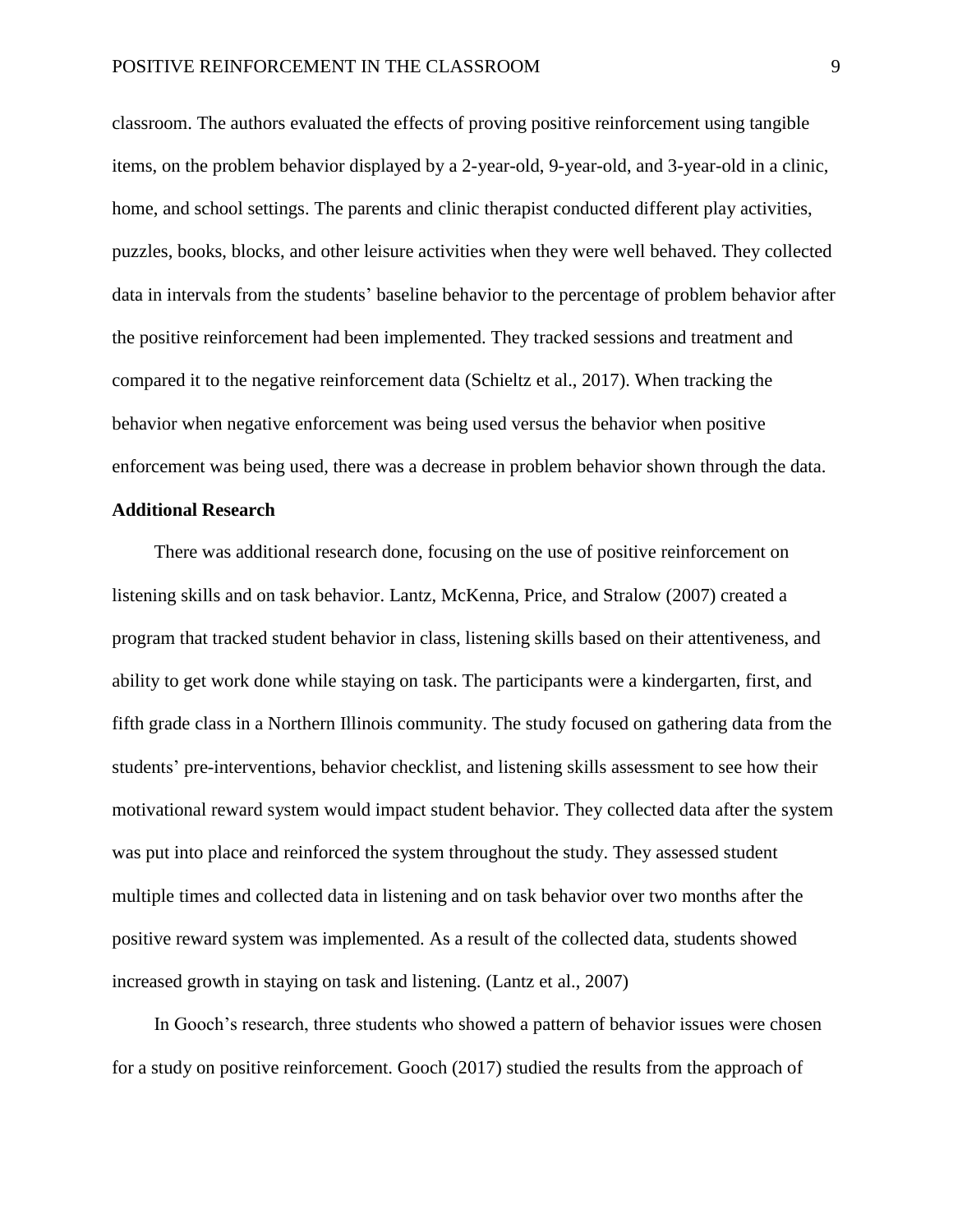assertive discipline and cooperative discipline. Prior to this research students had already been introduced to PBIS. After working with these students for two weeks using a different form of discipline each week, student behavior changed when cooperative discipline was used. All three students reacted positively to cooperative discipline and the behavior problems increased or plateaued when assertive discipline was used. Needless to say, the cooperative discipline resulted in a downward trend of behavior issues over the course of the week. (Gooch, 2017) Each form of research studied a different form of positive reinforcement. While some focused on verbal praise and direct commentary others focused on tangible forms of positive reinforcement.

 Each study also used positive reinforcement to observe growth in different areas, such as test scores, student focus, manners towards peers, class disruptions, physical aggression, and inclusiveness and participation. Each students' data revealed different results. Some studies saw positive change in student behavior while others observed no direct connection. Certain researchers also saw the form of positive reinforcement given effected the results from students. There were problems with general versus direct praise that affected some data. There were also issues with other procedures set in place that may have affected the reinforcement or the students' reaction towards the reinforcement. Even throughout all problems, limitations, difficulties, focus groups, and results, there was a constant trend between each form of research that showed positive reinforcement led to positive behavior, increased time on task, and student academic growth.

# **Question**

 The purpose of the study is to observe how the implementation of positive reinforcement through a point and reward system effected the behavior of students and the frequency of participation from students. By observing the effects of positive reinforcement, research results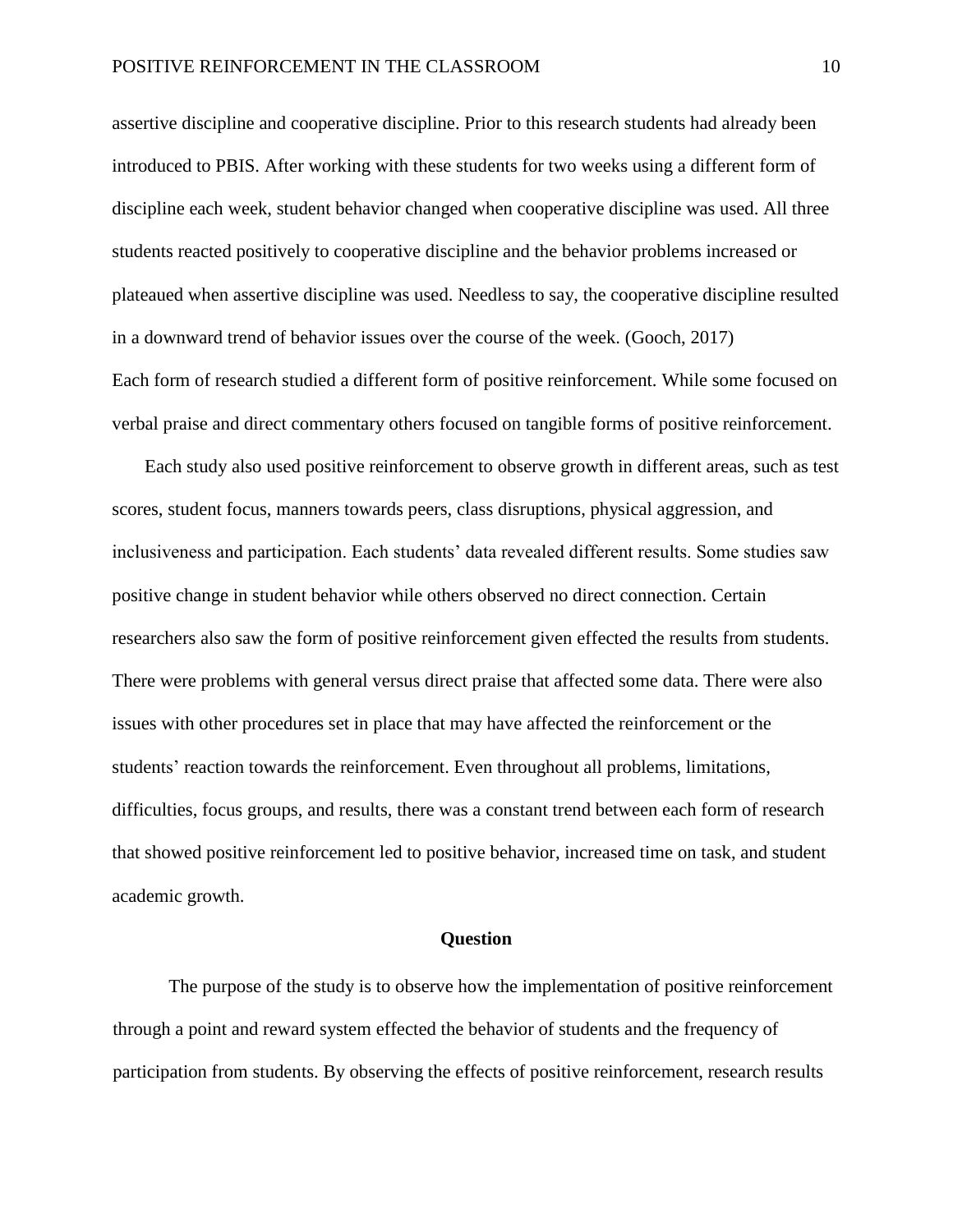will help determine if it improves behavior and increases participation and therefore keeps students in class learning rather than out of class for disciplinary reasons. The Primary question of this research asks how positive reinforcement through dojo points effects student behavior in class, as assessed through dojo results, rests, and self-assessments? The secondary question of this research is, how does positive reinforcement through dojo points effect student participation in class?

# **Objective**

 Using Positive Reinforcement through dojo points and biweekly prizes for 8 weeks, students will show growth in their behavior and participation (1) by increasing their dojo points 1 or more each cycle; (2) decreasing the number of resets given each month as a class; and (3) by showing growth in their self-ratings of their behavior and participation.

#### **Methodology**

## **Research Design**

 This action research study was designed to analyze the effects of positive reinforcement on student behavior and class participation. By gathering qualitative data, results will identify if the use of positive reinforcement has a significant effect on student behavior. It was designed in a way that allows the instructor to keep track of student behavior and participation through an app while also tracking student misbehavior through student reflection forms.

#### **Context**

This research study took place in a Title 1 school in Kent. Per OSPI 2016-17 data, 5<sup>th</sup> grade has 37.5% on standard in ELA and 20.6% in Math with 33.3% on standard in science. 5<sup>th</sup> grade is departmentalized, so data will be collected from two classrooms. The school demographic is 42.8% Hispanic, .2% American Indian, 7.7% Asian, 18.4% Black, 3.6% Native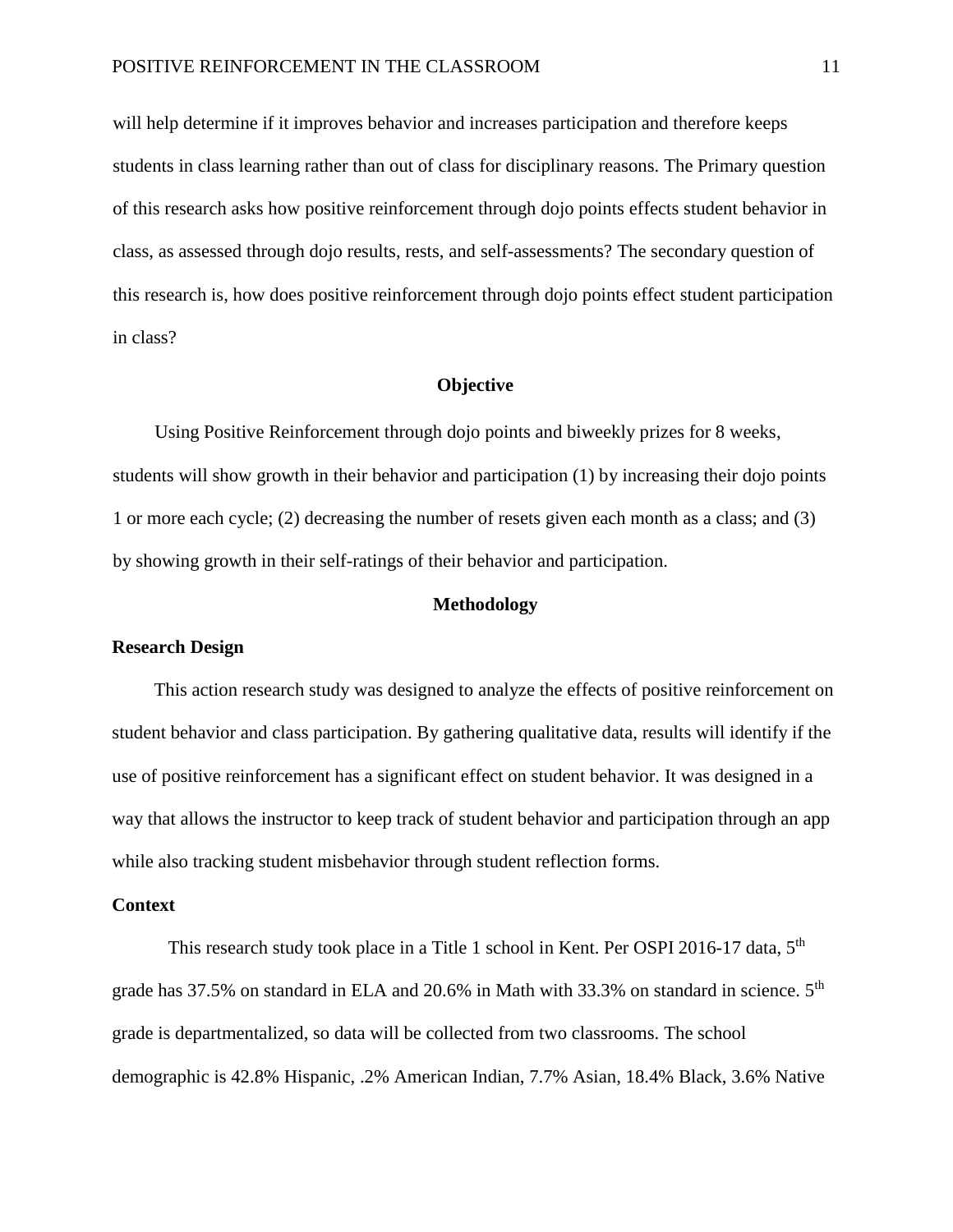Hawaiian, 17.4% white, and 9.9% two or more races. Group B consists of 26 students, 8 of which are ELL, 1 with an IEP in Math and ELA. Within that population, 59.8% are free and reduced lunch, 11.5% special education, 48.3% Transitional bilingual, and 2.3% with 504 plans. The research focused on a 5<sup>th</sup> grade classroom at Scenic Hill Elementary School and data was be collected during the content areas of Math and Science. Group A consisted of 27 students, 6 of which are ELL, 4 labeled as highly capable learners, and 1 with an IEP in math and social and emotional behavior. Within the classroom there was one teacher and students were placed in groups for interaction purposes.

Based on 2017-18 data, Kent School District has a total of 1,115,445 students based on October's enrollment count. Within the Kent school district there were 48.4% females and 51.6% males. The diversity breakdown based on Octobers open enrollment shows that there were 1.4% American Indian, 7.7% Asian, 4.4% Black, 23.1% Hispanic, 1.1% Native Hawaiian, 54.4% White, and 8% Two or more races. Within the district, 11.5% of students are English Learners, 42.4% are Low Income, 14.1% of students have disabilities, 1.8% of students are migrant, and 3.7% have a 504 plan. Based on 2016-17 data, the school in which the research is taking place had an enrollment rate of 600. There were 52% males and 48% females. Within the 600 students the diversity breaks down was 42.8% Hispanic, .2% American Indian, 7.7% Asian, 18.4% Black, 3.6% Native Hawaiian, 17.4% White, and 9.9% two or more races.

#### **Participants**

There were a total of 53 participants in this study. These participants came from a  $5<sup>th</sup>$  grade Math and Science class at a Kent School District School. There were 24 boys and 29 girls being evaluated between the ages of 10 and 11 years old. There were 3 Somali students, 4 Russians, 8 Arabic, 10 Caucasian, 9 Hispanic, 8 Filipino, 2 Pacific Islanders, and 9 African Americans.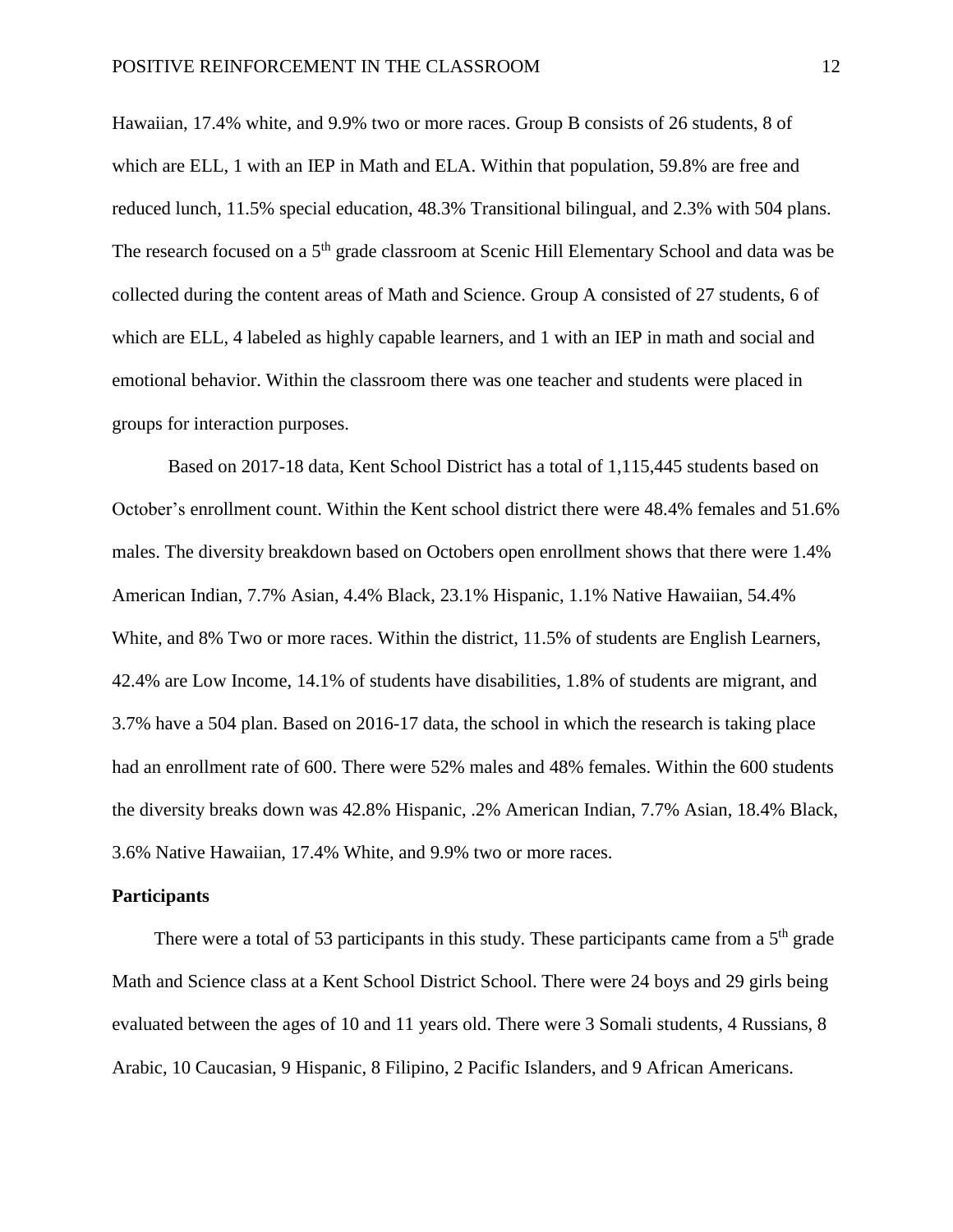Within the class population there was one student with a social and emotional goal through an IEP. This impacted the student's behavior in class with the interventions provided through this study.

 This is not a controlled experiment since two classes received interventions and the data was compared between the classes. Other variables such as time of day and behavior was also analyzed and evaluated. Each student was chosen based on the permission given by their guardians and the data that was collected did not affect student grades or assessed performance in class.

### **Validity**

The validity of this study is supported by the outcome, process, and catalytic process being applied to the research. It is "the extent to which the research transforms and changes the researcher's views and/or practices" (Hendricks, 2009, p.102). Catalytic validity is the process in which a researcher continuously looks for ways to refocus, improve, and better the way data is collected in order to improve the overall research. It "refers to the degree to which the research process re-orients, focusses, and energizes participants in what Friere (1973) terms "conscientization" knowing reality in order to transform it…" (Lather, 1985, p.67). By continuing to look for ways to close gaps in the data, the validity of the research is increasing. Taking note of biases within the research also helps maintain the validity of the research. Taking cultural influences into consideration, such as the level communication with opposite sex and/or with adults and words and gestures seen to be rude in America, will help make sure that the results of the research aren't altered due to these cultural differences. The self-assessments provide students with neutrality within the research. The research also consists of Catalytic validity as changes and improvements will be made to throughout the research to ensure the best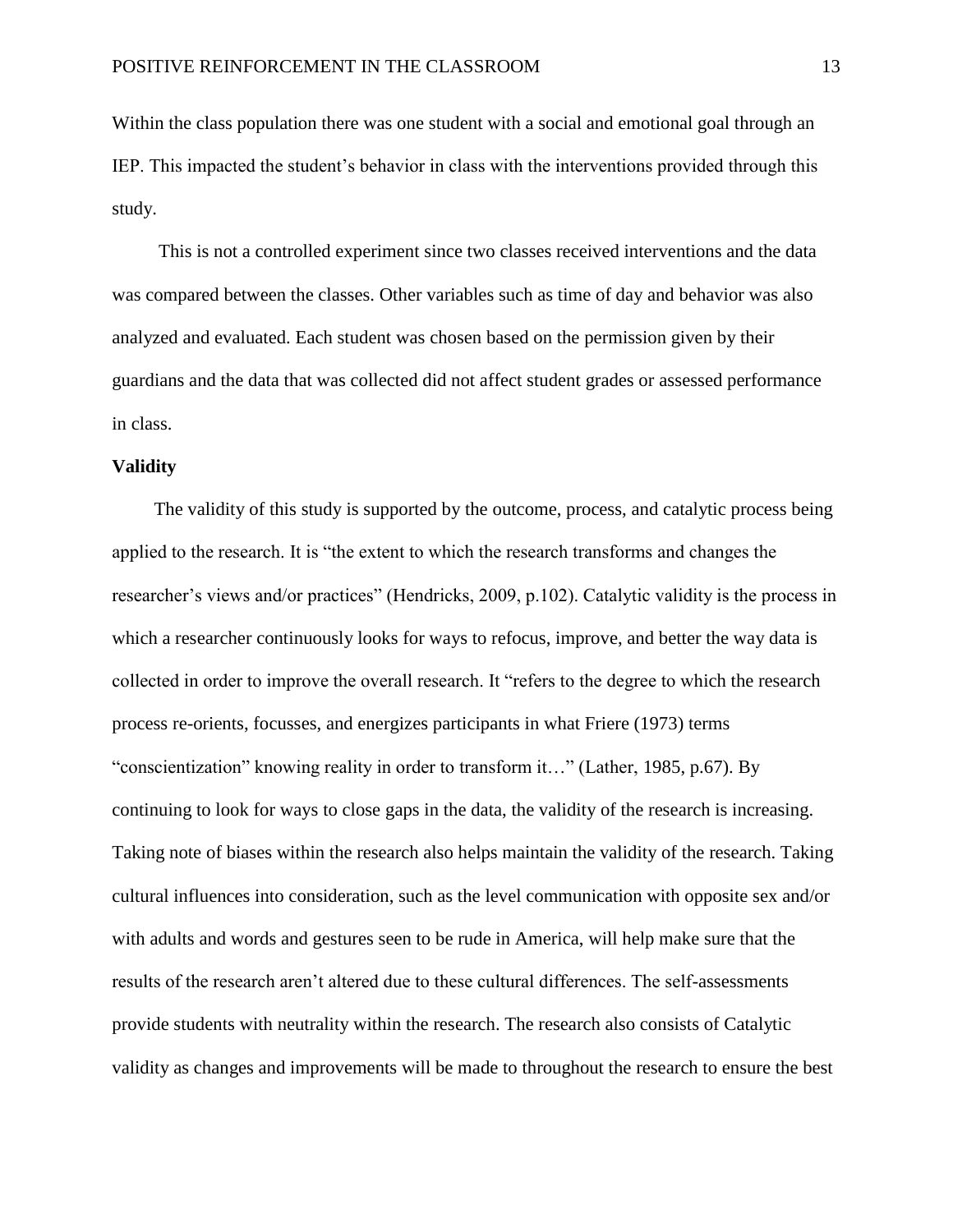results and impact on students. Students self-assessment also support process validity as student demonstrate their understanding of positive reinforcement, participation, as well as behavior and expectations by evaluating themselves.

# **Intervention**

 After reviewing many forms of literature on positive reinforcement given through prizes, verbal praise, and point systems, there were many different results. Because it is still unclear as to whether positive reinforcement has a positive effect on student behavior and participation, I decided to implement the intervention of a point system with student picked prizes. Students were provided with dojo points as a tracker for positive reinforcement. They were informed that if they were seen helping others, on task, participating, working hard, and showing great team work then they will be rewarded with a point. They were notified that there will be a reward based on the total amount of points gained bi-weekly and they will be provided with the opportunity to choose the rewards listed based on their interests. This intervention was implemented whole class during morning meeting time and the instructions of how the process works was made clear to the students. Students were given daily reminders of the intervention that was taking place during interventions. The class dojo noises that were made as points were given also acted as an intervention reminder for students.

 The intervention took place between March 1, 2019 to April 26, 2019. Class Dojo data collection happened daily on active school days during Reading Interventions, Math, and Science time. Although Dojo data was collected daily, it was be reset bi-weekly and positive reward (prizes) were given at this time as students cashed out their points. Students had the opportunity to cash out and reset their points 3 times throughout the intervention process. Reset form data was also collected weekly for 6 weeks straight.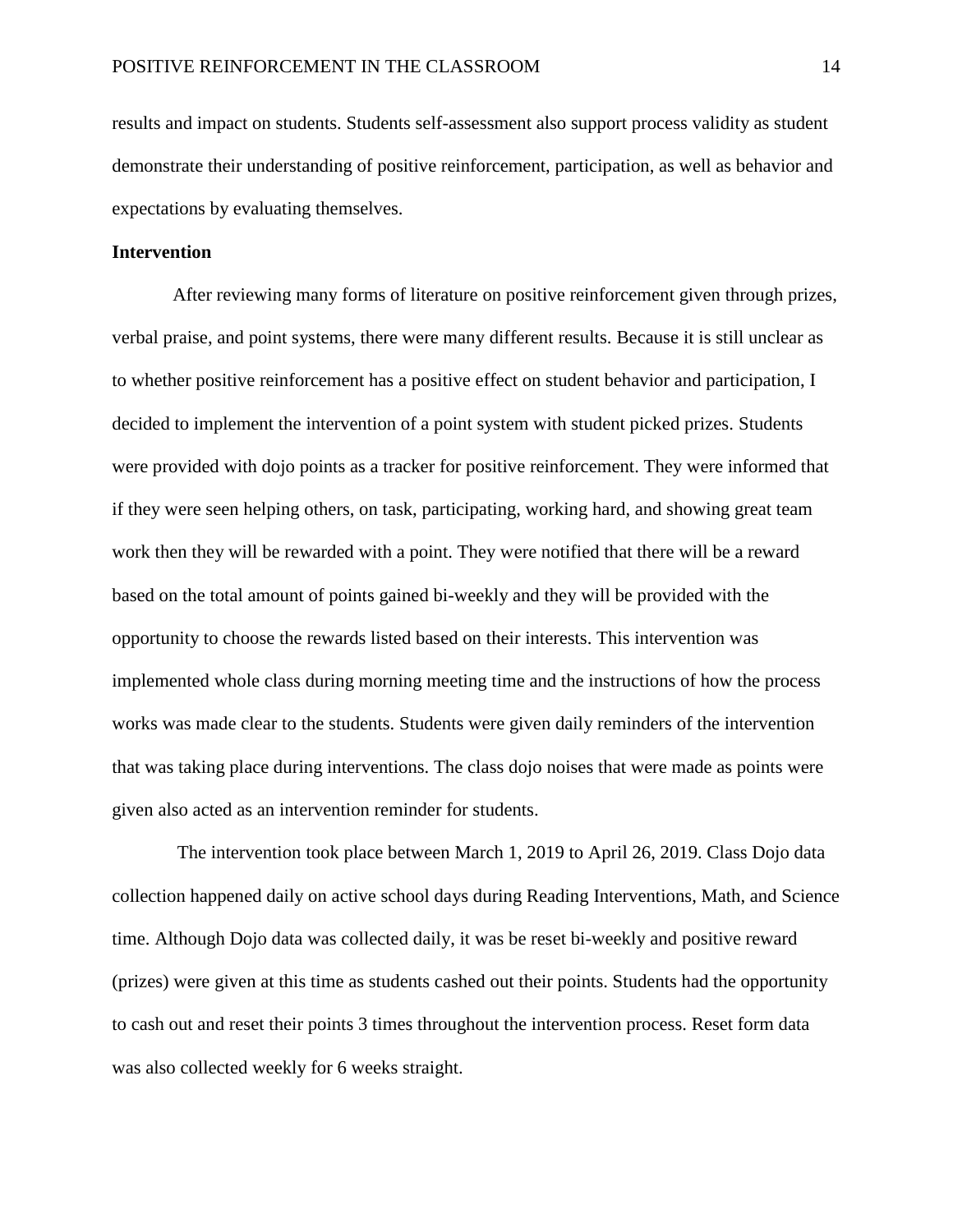# **Assessment**

 Students were assessed through dojo points, resets, and self-assessments. These three forms of assessment provided various data results that helped determine if positive reinforcement had an effect on student behavior and participation. Baseline data was collected throughout the months of September to February using school SWIS data and class reset forms. Throughout the study, qualitative data was collected based on student behavior and participation. The first form of data was collected from the daily points given based on student participation, on task behavior, kind acts towards others, and team work actions through the class dojo point system. This form of data was collected and reset bi-weekly, providing the students with a fresh start every two weeks. The total points at the end of every two weeks was a collection of points given from each dojo category. Before data was reset it was be collected through screen shot of the dojo page and each.

 The second form of assessment is a behavior-reset forms (Appendix D). This form consisted of a written explanation of what the student did to get sent to reset and what they should have done to prevent themselves from getting in trouble. The student misbehavior, type of misbehavior, and the plan to improve behavior weekly was tracked and logged. The first reset given in a week is a time to think about the behavior and ways to fix it. The second reset in a week is a short reset form to reflect on behavior. The third reset in a week is an office referral. These forms were reset every week, but students were assessed based on how many resets they received in a month and the cause for the reset was also tracked through this process.

 The third form of data collection is student behavior and participation self-assessments (Appendix F). This assessment was provided to students bi-weekly, and before they cashed out their dojo points, they assessed their own behavior and participation. The assessment aligns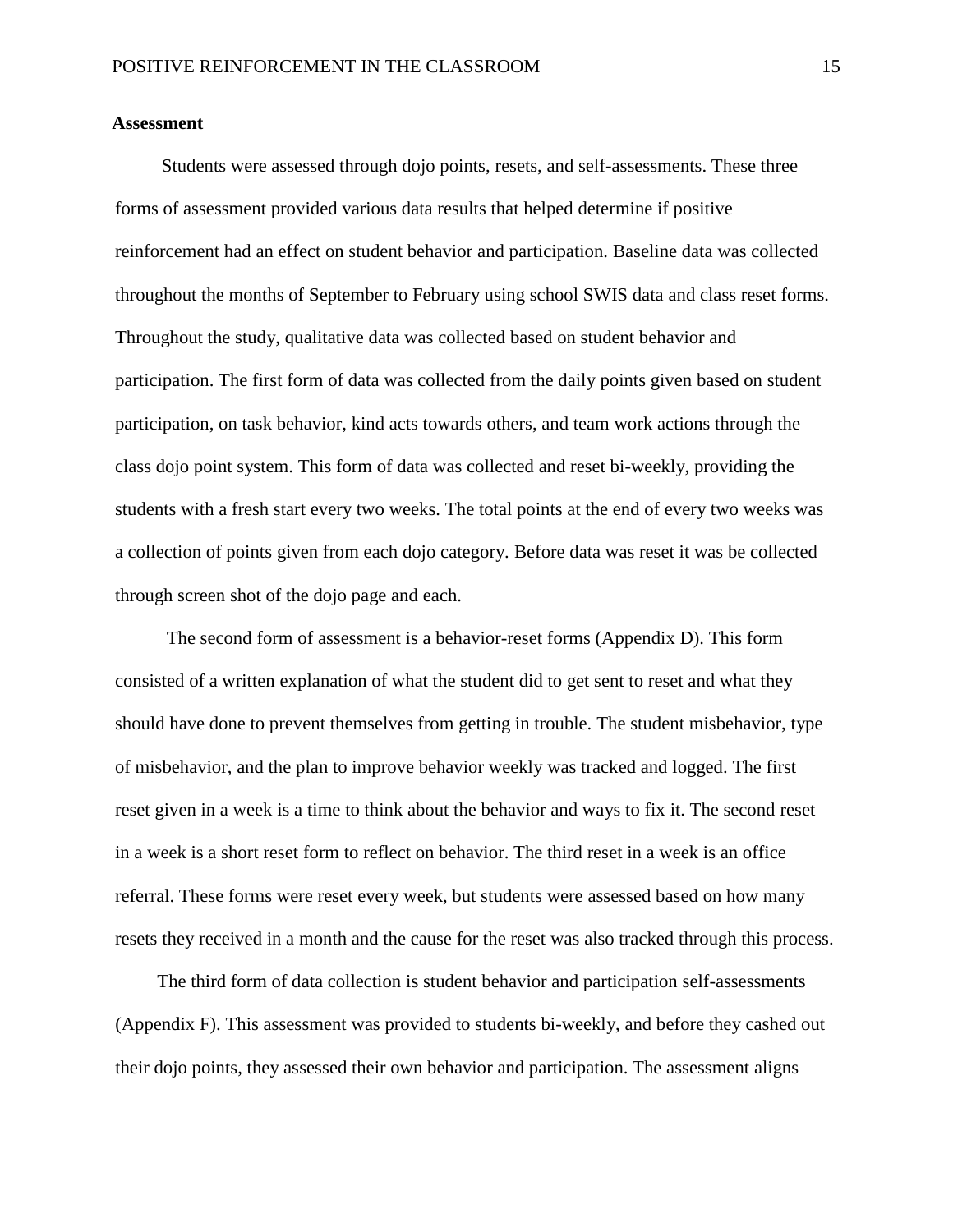with class dojo, being that the categories that they are assessing themselves on are the same. Students rated themselves on a scale of  $1 - 4$  based on their participation, team work, on task behavior, persistence, and if they helped others.

# **Findings**

 There was a total of three cycles of class dojo cash out as seen in Appendix A. Each cycle lasted for two weeks and during each cycle students earned points for their behavior and participation. During the first cycle, 10 people received 1-5 points, 24 people received 6-10 points, 11 people received 11-15 points, and 8 students received 16-20 points. During the second cycle, 7 people revived 1-5 points, 19 people received 6-10 points, 14 people received 11-15 points, 10 people received 16-20 points, and 3 people received 21-25 points. Between the first and second cycle, there was a 6% decrease in students with 15 points, 9% decrease in students with 6-10 points, 6% increase in students with 11-15 points, 4% increase in students with 16-20 points, and a 6% increase in students with 21-25 points.

 During the third cycle, 0 people received 0-1 points, 4 people received 6-10 points, 26 people received 11-15 points, 9 people received 16-20 points, 9 people received 21-25 points, 2 people received 26-30 points, and 2 people received 31-35 points. Between the second and third cycle there was a 13% decrease in students with 0-5 points, 28% decrease in students with 6-10 points, 23% increase in students with 11-15 points, 2% increase in students with 16-20 points, 11% increase in students with 21-25, 4% increase in students with 26-30 points, 4% increase in students with 31-35 points, and 2% increase in students with 36-40 points.

 Between the first and last cycle of dojo points there was a total of 19% decrease in students with 0-5 points, 38% decrease in students with 6-10 points, 28% increase in students with 11-15 points, 2% increase in students with 16-20 points, 17% increase in students with 21-25 points,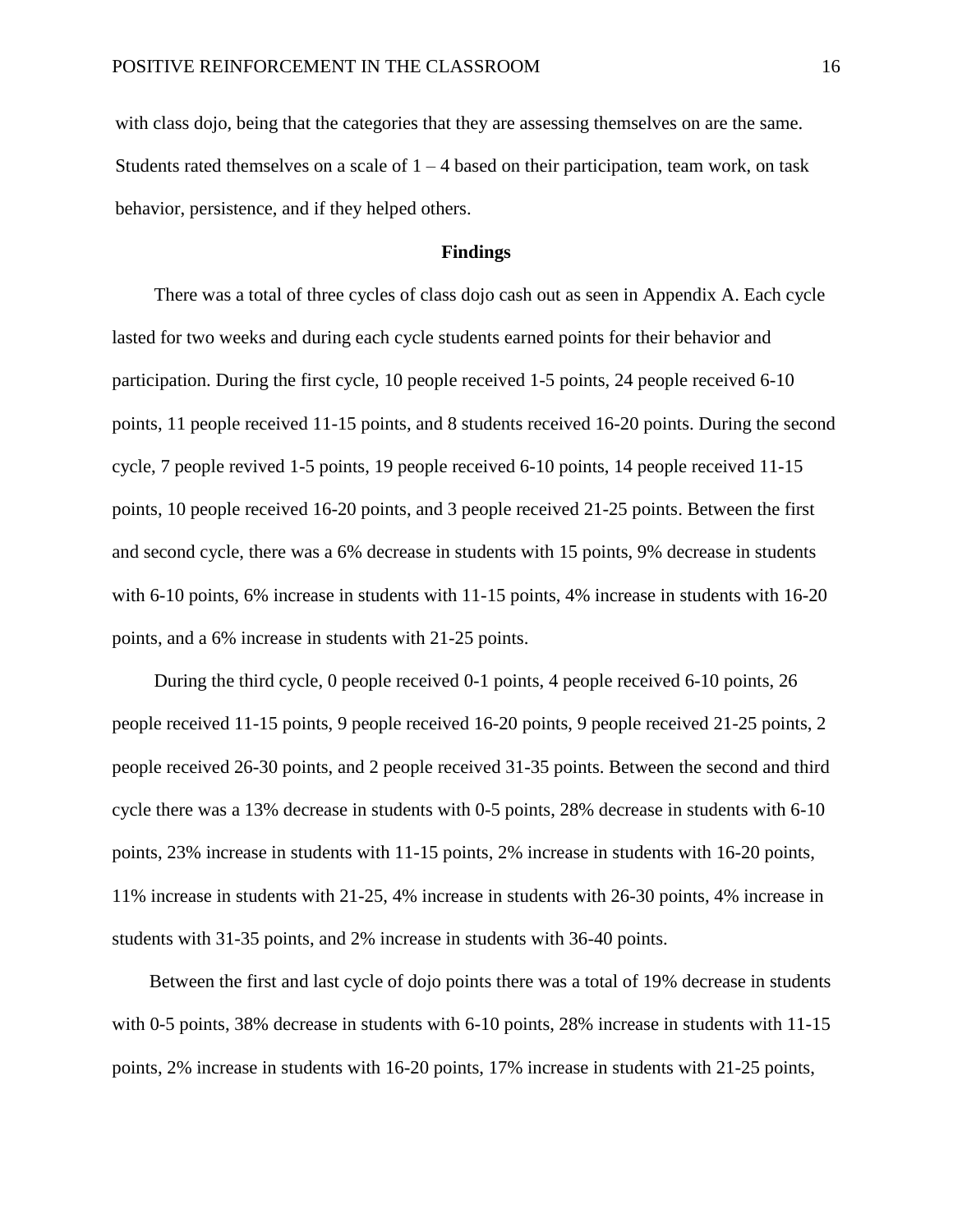4% increase in students with 26-30 points, 4% increase in students with 31-35 points, and 2% increase in students with 36-40 points.

When looking at Resets (Appendix B) for the entire year, there were a total of 32 given between the months of September and April. There were 5 given in September for playing in class, continuous talking, and inappropriate language. There were 7 given in October for throwing things in class and continuous talking. There were 6 given in November for continuous talking and playing in class. There were 3 given in January for Joking around off task in class. 5 were given in February for inappropriate language and actions in class. March consisted of 4 resets for throwing objects and continuous talking. April consisted of 2 resets for playing and screaming in class. Each reset was given for different behaviors, but there was a 13% decrease of resets in March and 6% decrease in April which are the two months that the intervention was implemented.

 Three student self-assessments (Appendix C) were given to students to rate themselves on their behavior and participation. On the first self-assessment, 7 students said they never help others, 10 students said they sometimes help others, 20 students said they always help others, and 16 students said they always help others without having to be asked. When they assessed their participation, 4 students said they never participate, 2 students said they rarely participate, 18 students said they sometimes participate, and 29 students said they always participate. For teamwork, 1 student said they never work with their team, 6 students said they rarely work with their team, 22 students said they sometimes work with their team, and 24 students said they always work with their team. For staying on task, 3 students said they never stay on task, 3 students said they rarely stay on task, 25 students said they sometimes stay on task, and 22 students said they always stay on task. Students assessed their hard work, and 2 students said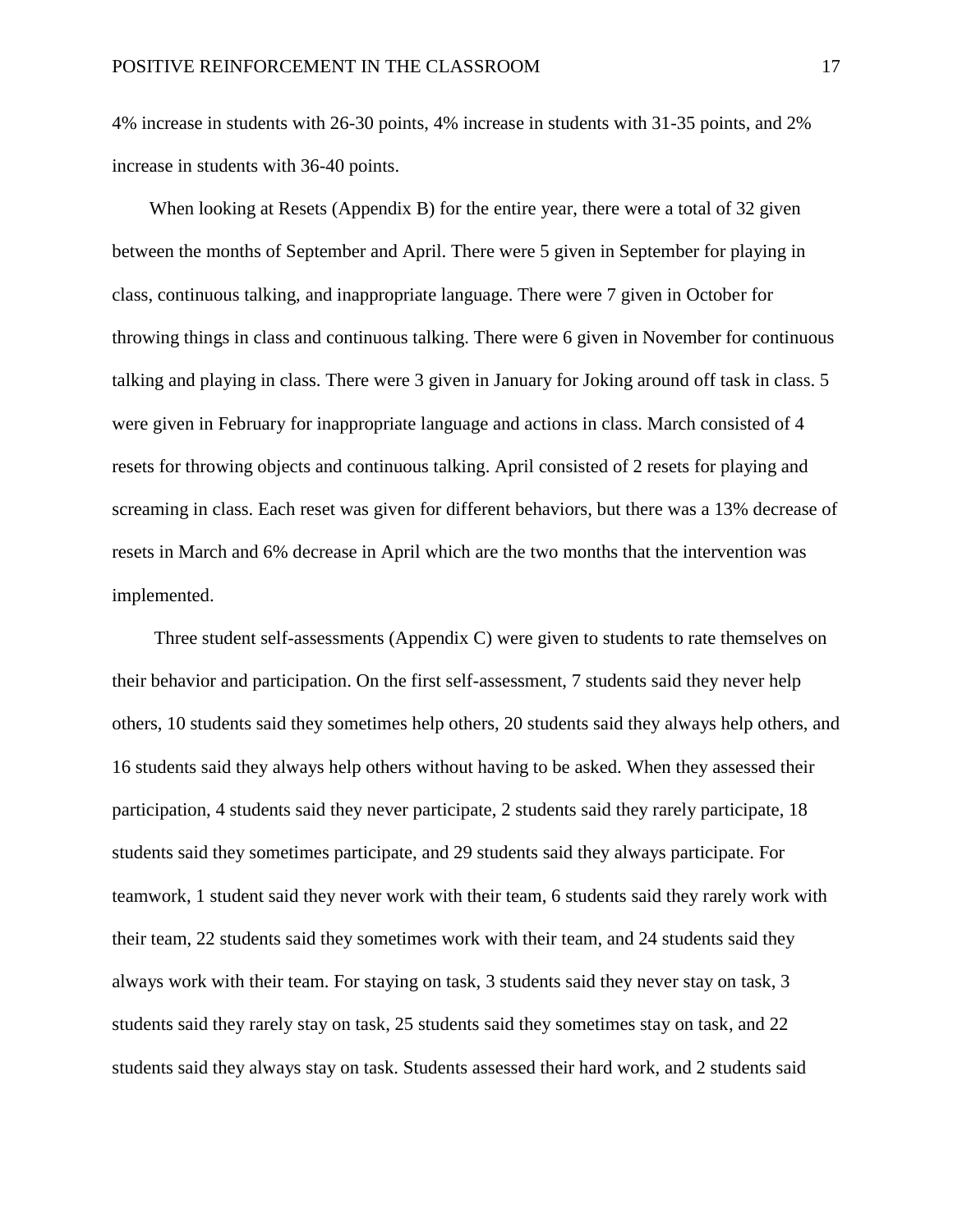they never try their best, 4 students said they rarely try their best, 10 students said they sometimes try their best, and 37 students said they always try their best.

 This assessment was given two more times, once in the middle of the intervention segment and one at the end. The results from the data of the two assessments showed, 0 students from Mid and 1 student from End never help others, 13 students from Mid and 12 students from End sometimes help others, 19 students from Mid and 18 students from End always help others, and 21 students from Mid and 22 students from End always help others without being asked. For student in class participation, 1 student from Mid and 0 students from End said they never participate in class, 2 students from Mid and 3 students from End said they rarely participate in class, 18 students from Mid and 19 from End said they sometime participate in class, and 32 students from Mid and 33 from End always participate in class. For Teamwork, 3 students from Mid and 2 students from End rarely with their team, 22 from Mid and 21 from End always work with their team, and 28 from Mid and 30 from End always work with their team. Students rated their on-task behavior and 2 students from Mid and 3 from End rarely on task, 27 from students Mid and 23 students from End sometimes stay on task, and 24 students from Mid and 27 students from End always stay on task. Students rated themselves on the amount of effort they put into class and 4 students from Mid and 0 from End rarely try their best, 6 students from Mid and 13 from End sometimes try their best, and 43 students from Mid and 40 from End always work hard in class.

 Through the triangulation of data, there is an increase seen in student's behavior and participation. Although some forms of data showed more growth than others, each form of data results indicated that students got into less trouble, worked harder, and participated more once the intervention of positive reinforcement was implemented.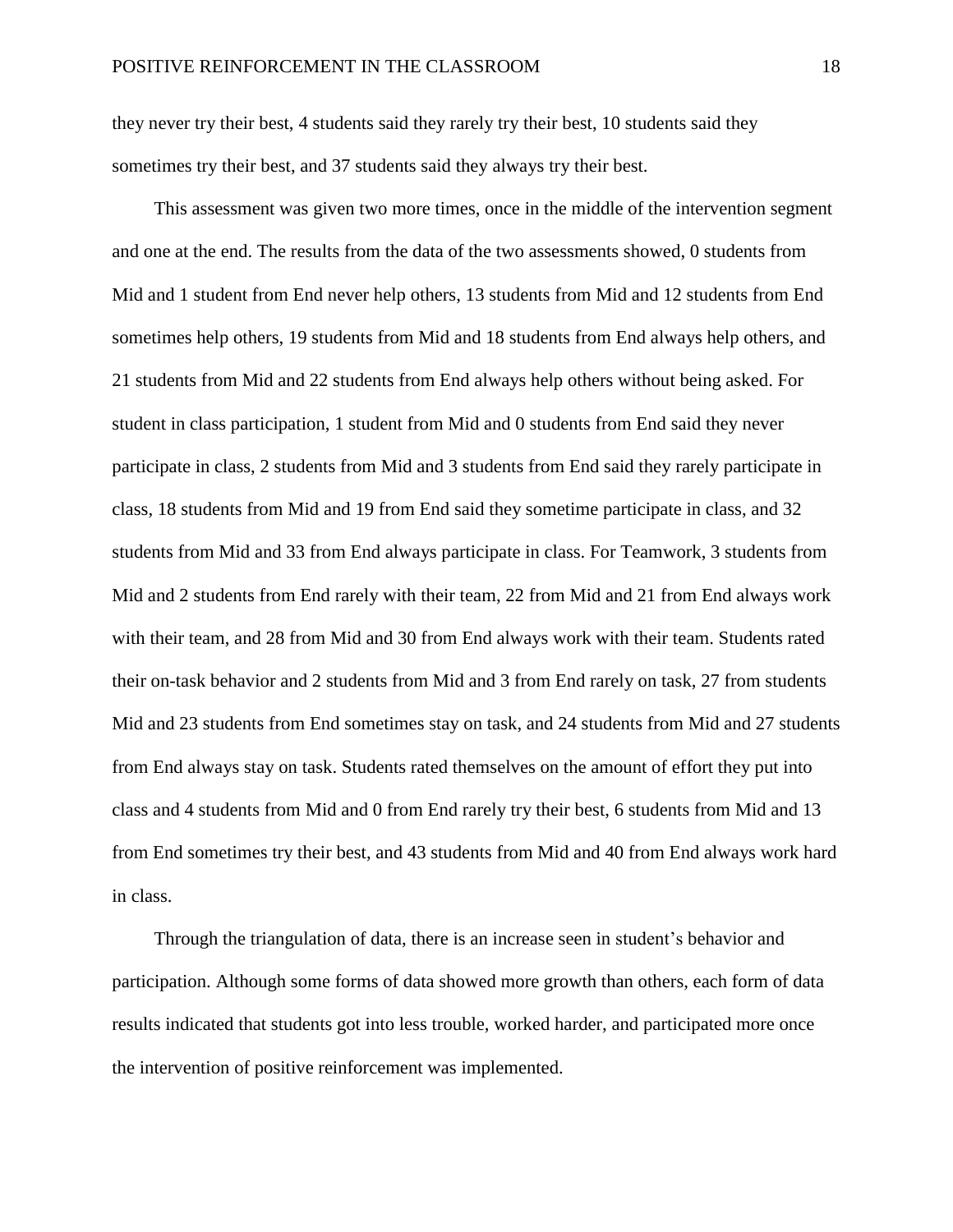### **Analysis**

 Based on data analysis, it is evident that the intervention of implementing positive reinforcement had a positive effect on student behavior and participation. The data collected from dojo points show that the number of students getting less points (0-10) decreased each cycle as the number of students getting higher points (11-40) increased. In the first cycle no student got more than 25 points and by the last cycle the highest score was 39. The points increased as the participation and positive behavior increased. The number of resets also decreased between the months of March and April. Resets decreased from an average of 5 a month to an average of 3 a month. Students assessments of their own behavior also changed as the intervention continued. The increase was small in change, but more people found themselves helping other, working hard, staying on task, participating, and working with others as the intervention continued. Overall, each form of assessment data showed an increase ins student positive behavior and participation once the intervention was implemented.

#### **Conclusion**

Positive Reinforcement is the strategy of praising the positive behavior instead of focusing on the negative behavior. Throughout the research, it was shown to students as they were given points for their positive behavior and participation in class. Students earned points for their positive behavior in hopes to earn a prize at the end of every two weeks. Based on the results from in class assessments and data collected from the assessments, there was a slight increase of participation and decrease in behavioral issues after positive reinforcement was implemented. From pre-tests to post-tests there was an increase the number of students getting more dojo points, a decrease in resets for student behavior, and an increase in student self-ratings based on their behavior and participation.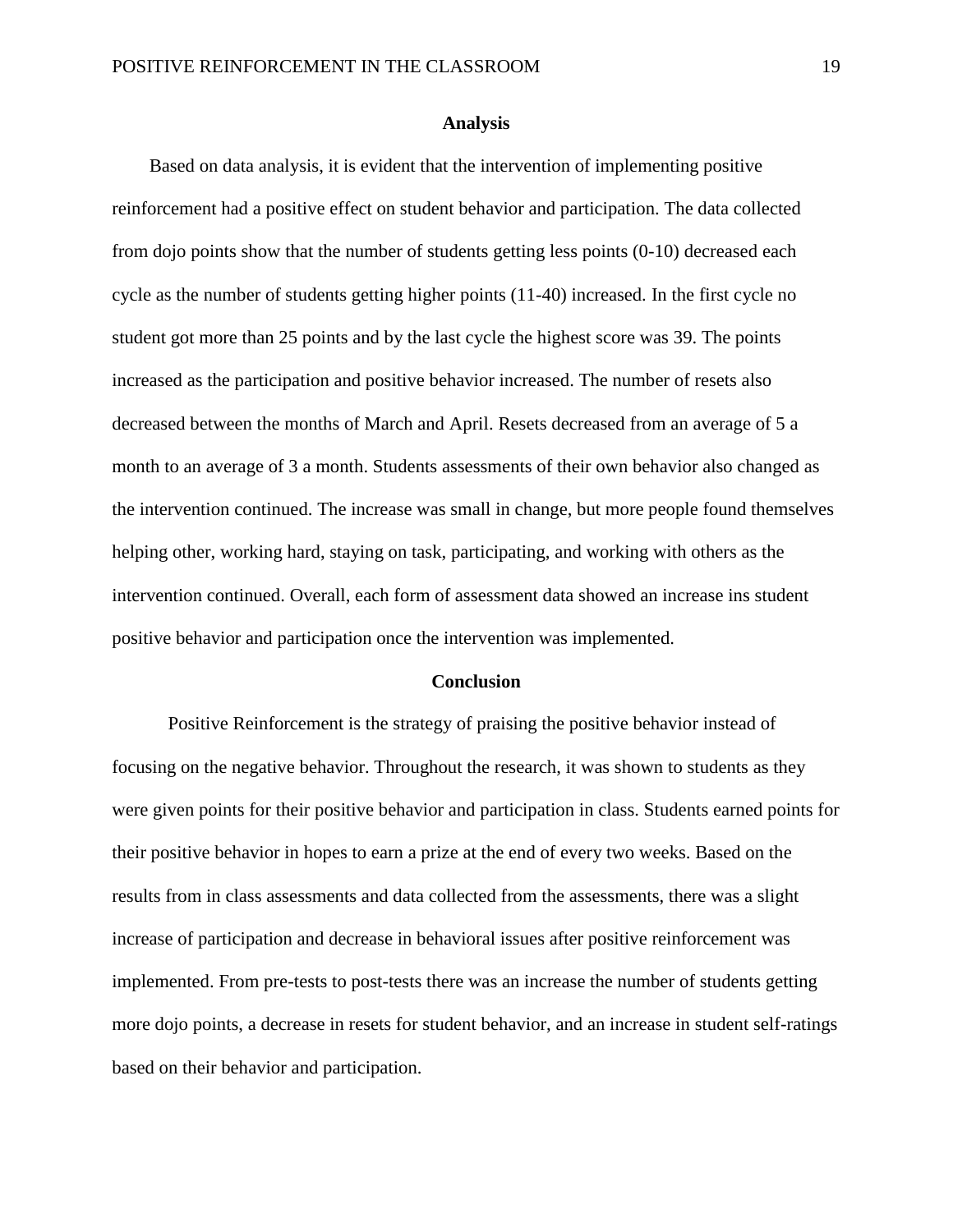# **Implications**

The findings from the research may have the implication on future research on different forms of discipline and the effects on student behavior. These findings are important for future practices as it provides information on ways to motivate students to participate and improve their behavior. It helps future educators with possible classroom management strategies. Behavior and classroom management often interferes with the learning that goes on in the classroom. Dealing with behaviors and having lack of participation interrupts class and interferes with student engagement. Rather than using negative reinforcement, interrupting class time, and punishing disruptive behavior, they can praise the positive behavior which based on the findings can result in student behavior improvement and active participation while also creating a positive classroom environment.

# **Limitations**

 There were uncontrolled variables that effected the data of the research After completing the research, there was a noticing of behavior spiraling down rather than improving as much as expected. Factors such as weather, school breaks, and time of year played a big role in the research and results. As the research was conducted there was spring break, students were preparing for SBA testing, I was returning from maternity leave, and the sun was beginning to come out. Students were getting back into the routine of following my expectations, after break they were getting back into routine of following the school's expectations, and they were getting excited and anxious about the nice weather and testing. Although growth was still shown, the limitation of timing effected results.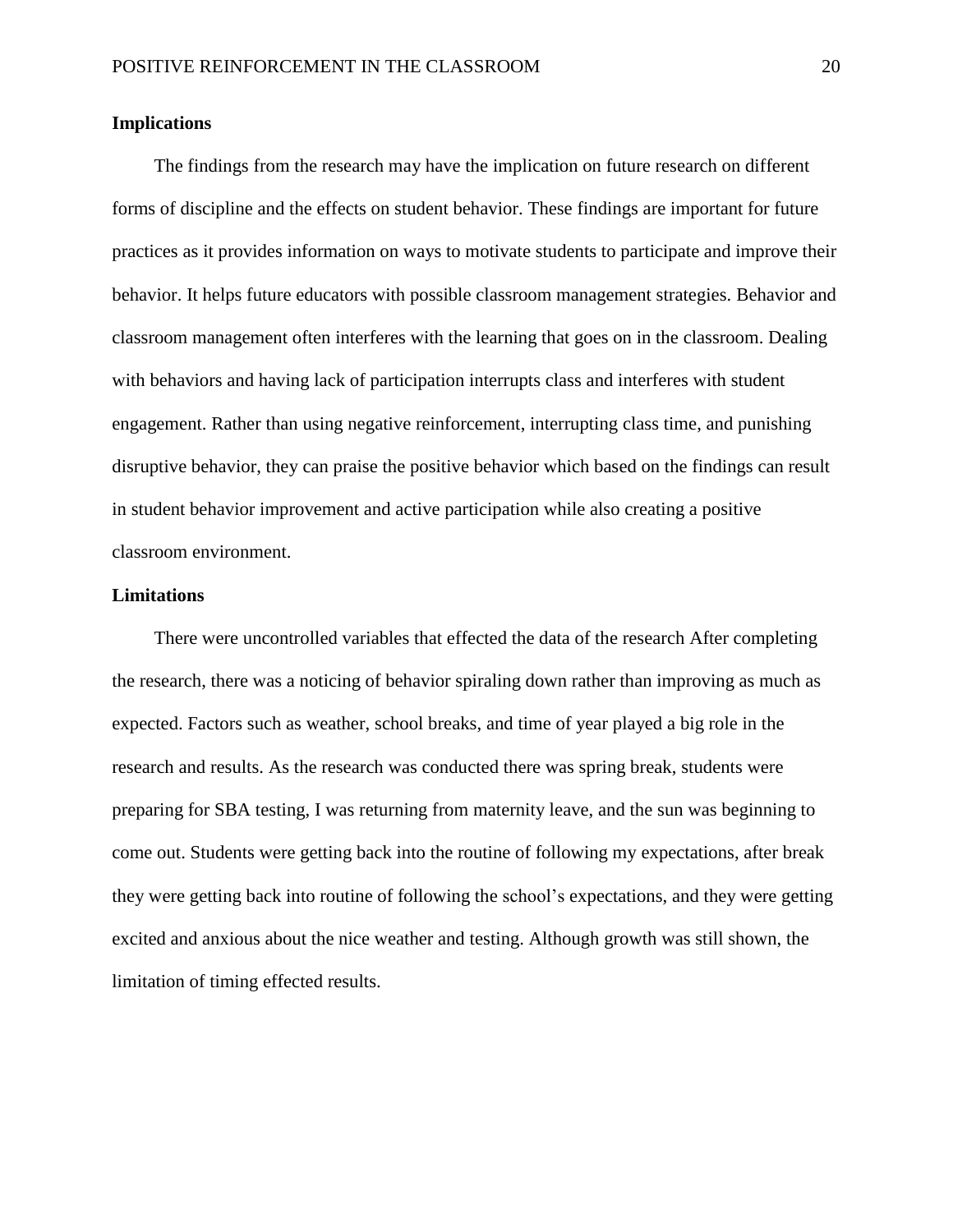# **Recommendations**

 In the future, considering all possible factors and how they may affect the results would improve the validity of the research and the results from the research. For future research on positive reinforcement, I recommend assessing multiple forms of positive reinforcement and find ways to track the results of each method. I would find a way to track verbal positive reinforcement and the effects of student behavior and participation based on the positive talk towards each student. I would also recommend tracking uncontrolled variables and how they also affect student behavior and participation even when positive reinforcement is being implemented. For example, weather, time of year, and class size. I would also break data up based on demographic such as race, social class, and ELL to compare the results and see if demographics possibly plays a role in the results.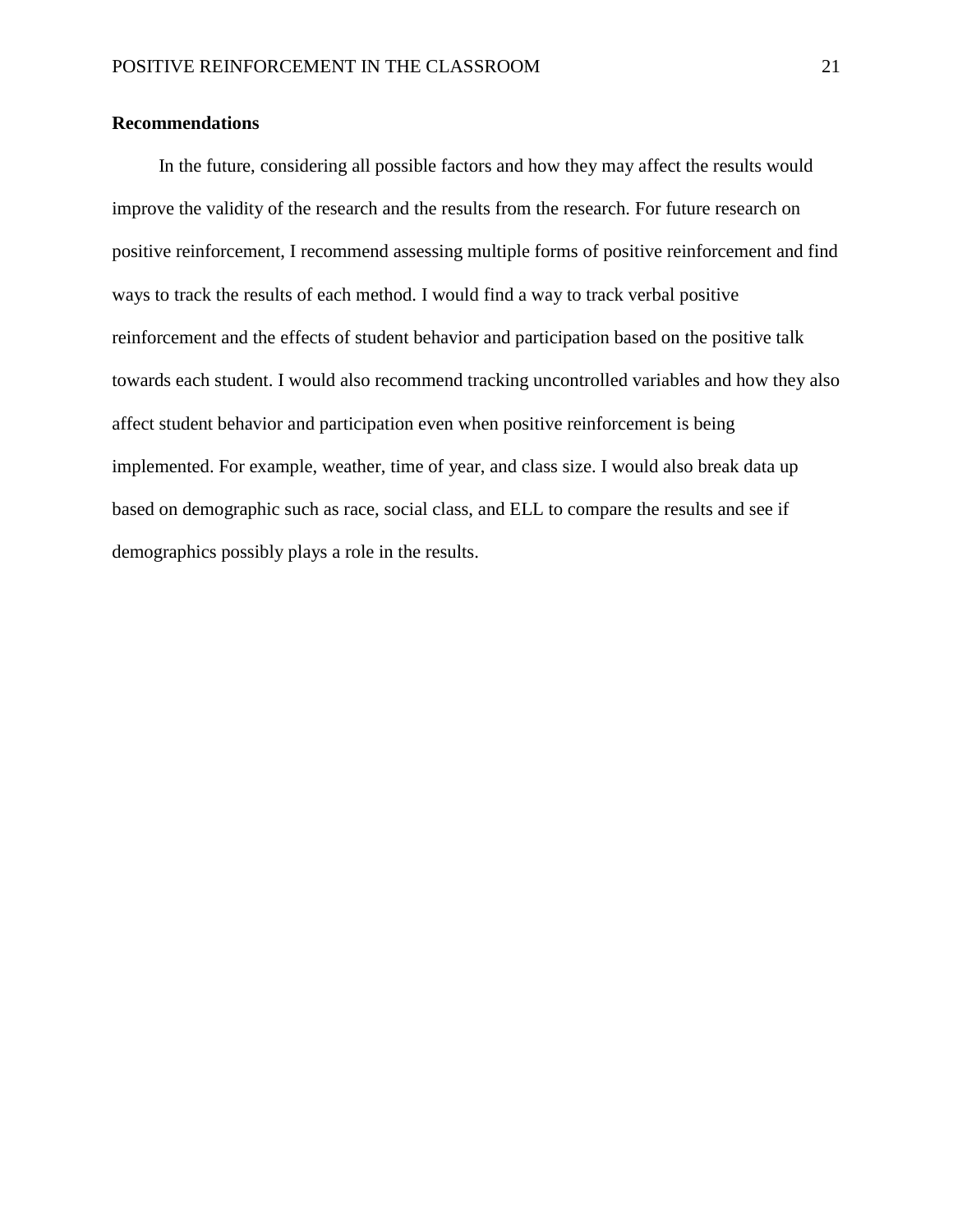# **References**

- Burnett, C. P. & Mandel, V. (2010). Praise and feedback in the primary classroom: Teachers' and students' perspectives*. Australian Journal of Educational & Developmental Psychology*, 10(3), 145-154. doi: NA
- Cherry, K. (2018). Positive Reinforcement can be used to teach new behaviors. VeryWellMind. https://www.verywellmind.com/what-is-positive-reinforcement-2795412
- Conley, Anmarie G. (2014). Positive Reinforcement Behavior Plans and the Effects on Student Behavior. *Education and Human Development Master's Theses*. 346. https://digitalcommons.brockport.edu/ehd\_theses/346
- Diedrich, J. L. (2010). Motivating Students Using Positive Reinforcement. *Education and Human Development Master's Theses. 9.* http://digitalcommons.brockport.edu/ehd\_theses/9
- Freeman,J. (2015). An Analysis of the Relationship Between Implementation of School-wide Positive Behavior Interventions and Supports and High School Dropout Rates. *Project Muse*. 290-315.
- Frisoli, G. (2008). B. f skinner: Reinforcement theory. Retrieved April 2010, from http://adultlearnandtech.com/skinner.htm
- Gooch, Kristine. (2017). Positive and Negative Reinforcement Related to Student Behavior in a Classroom Setting. *The Esther G. Maynor College University of North Carolina at Pembroke*. P. 1-18
- Hendricks, C. (2009). Improving schools through action research: A comprehensive guide for educators (2nd edition). *Boston: Allyn & Bacon.*
- Ingvarsson, E. T., Hanley, G. P., & Welter, K. M. (2009). Treatment of escape-maintained behavior with positive reinforcement: The role of reinforcement contingency and density. *Education & Treatment of Children*, 32(3), 371-401. Retrieved from http://proxy.cityu.edu/login?url=https://search-proquest.com.proxy.cityu. edu/docview/ 202675757?accountid=1230
- Lantz, C.; McKenna, B.; Price, B.; Strawlow, D. (2007). Increasing On-Task Behavior Through Motivational Activities*. Graduate Faculty of the School of Education*.pp. 1-46
- Lather, P. (1986). Issues of validity in openly ideological research: Between a rock and a soft place. *Interchange,* 17(4), 63-84. DOI: 10.1007/bf01807017
- May, S., Ard, W., Todd, A., Horner, R., Glasgow, A., Sugai, G., & Sprague, J. (2019). *School wide Information System 6.13.0 b66. University of Oregon, Eugene, Oregon*.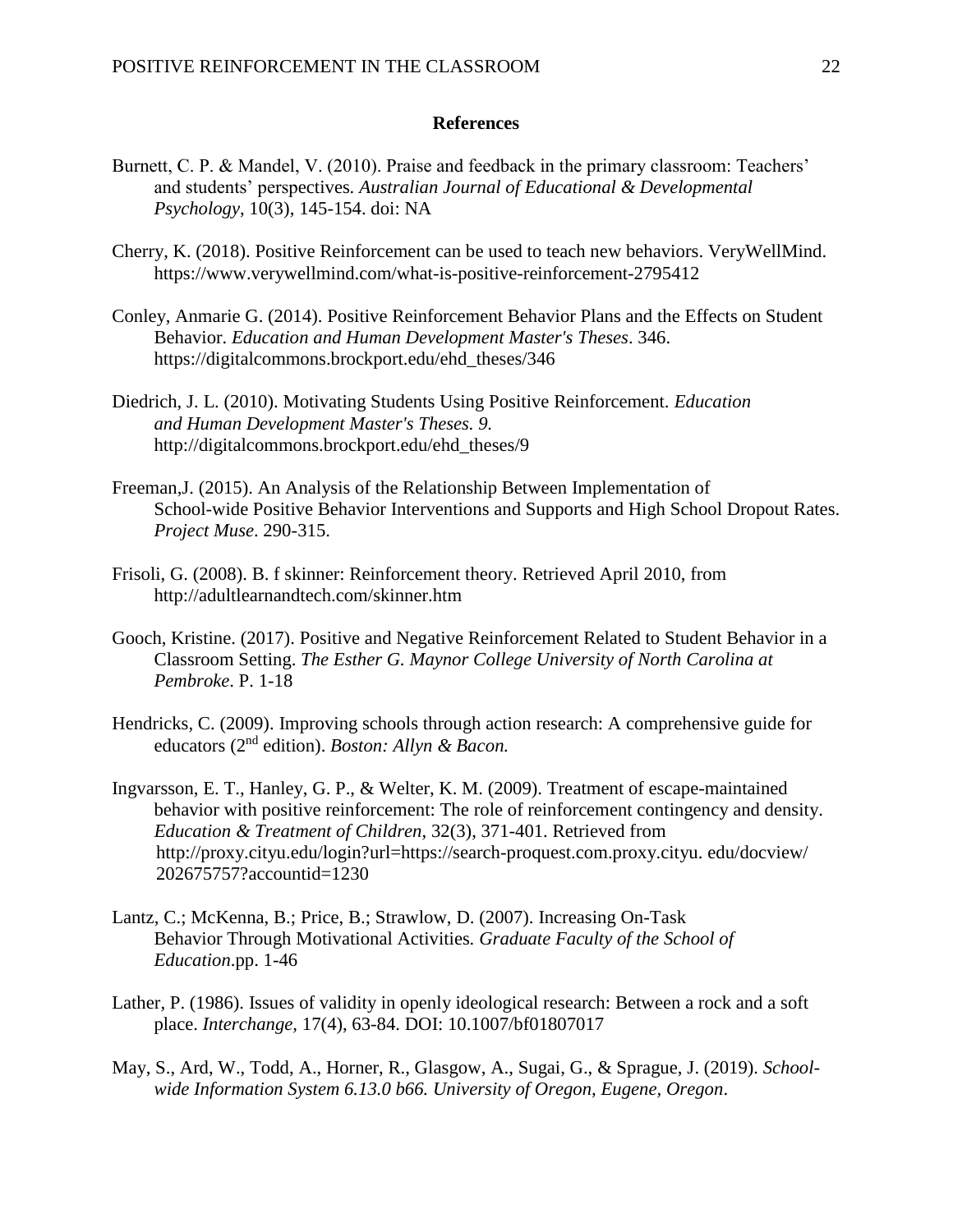- Morin, D. (2017). The Effects of Inclusion and Positive Reinforcement Within the Classroom. *Honors Program Contracts*. 4. http://scholarworks.merrimack.edu/honors\_component/4
- Pettit, M.J. (2013). The Effects of Positive Reinforcement on non-compliant Behavior. *The Educational Leadership Facility of Northwest Missouri State University Missouri. College of Education University Services*. Pp.1-21
- Pintel, L. (2006). The effect of positive reinforcement on the achievement of 3rd grade students' spelling. *Theses and Dissertations*. 923. http://rdw.rowan.edu/etd/923
- Schieltz, K.; Wacker, D.; Romani, P. (2017). Effects of Signaled Positive Reinforcement on problem Behavior Maintained by Negative Reinforcement. *Journal of Behavioral Education*.Vol.26 Issue 2, p137-150, 2 Graphs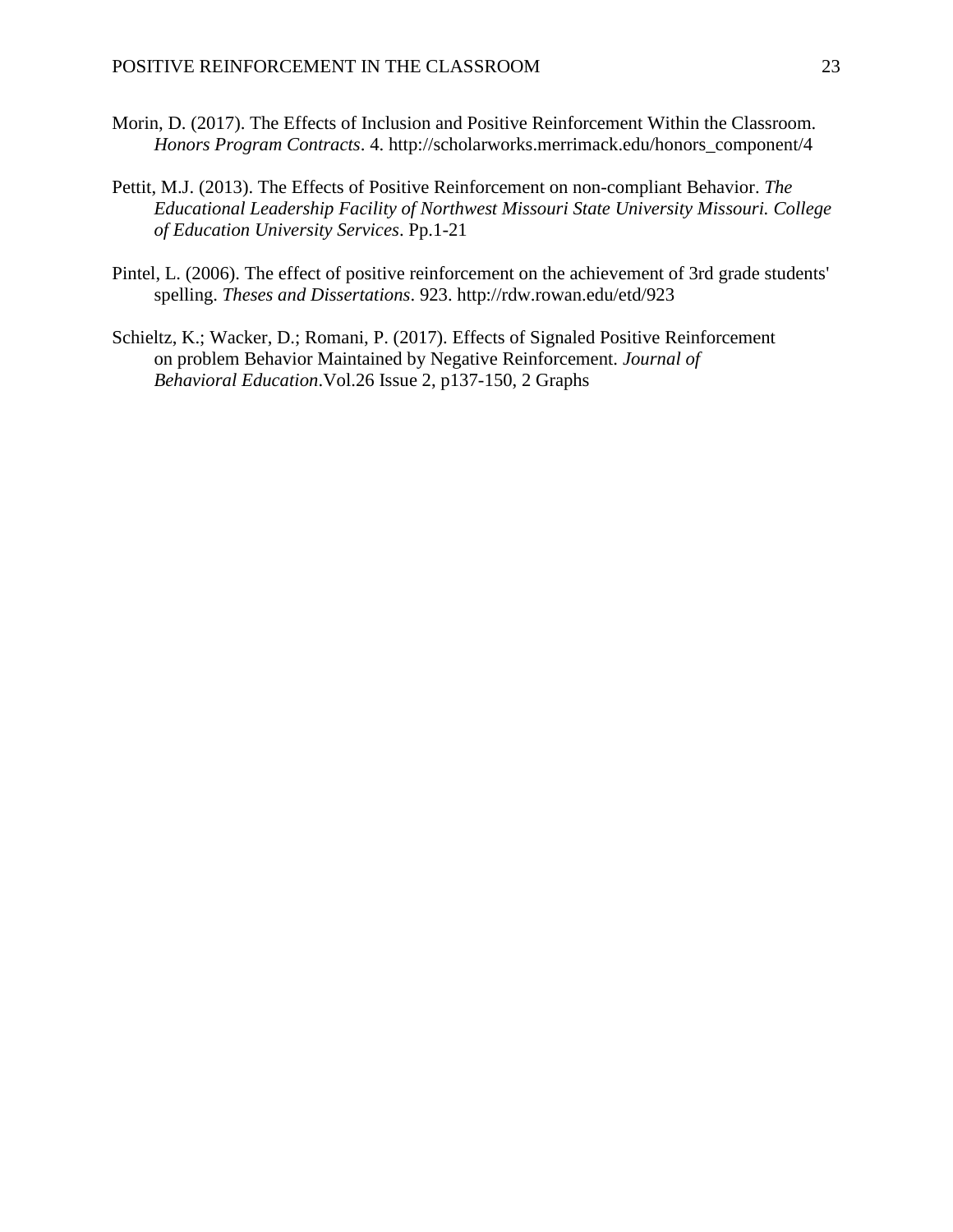# **Appendix A**

# **Class Dojo data Table**



Table 1

This table shows results of overall points based on participation and behavior from both classes. There was a total of three assessments and each set of dates represents a different assessment period.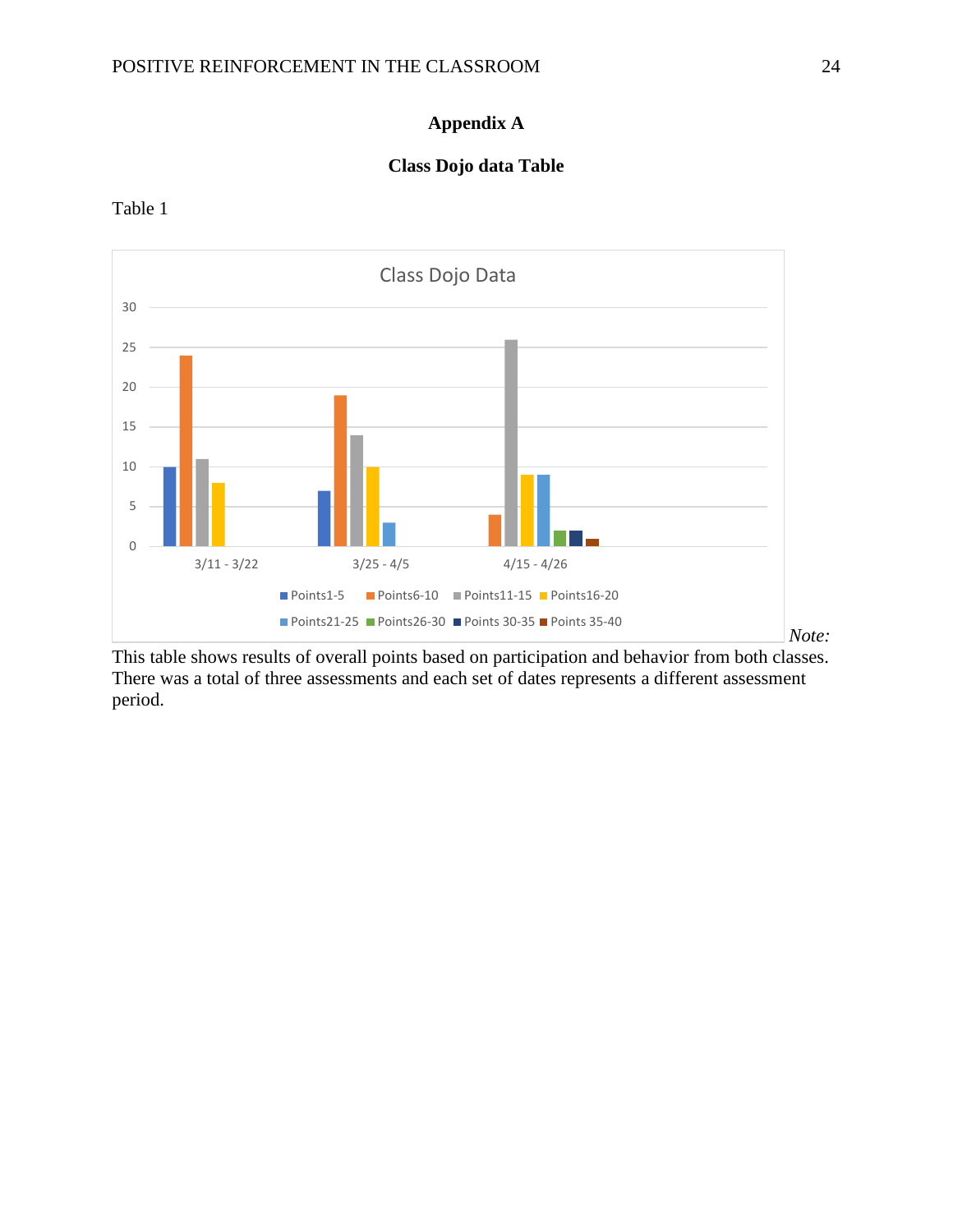

# **Reset Data**

Table 2



*Note.* This table represents the number of resets given each month throughout the year.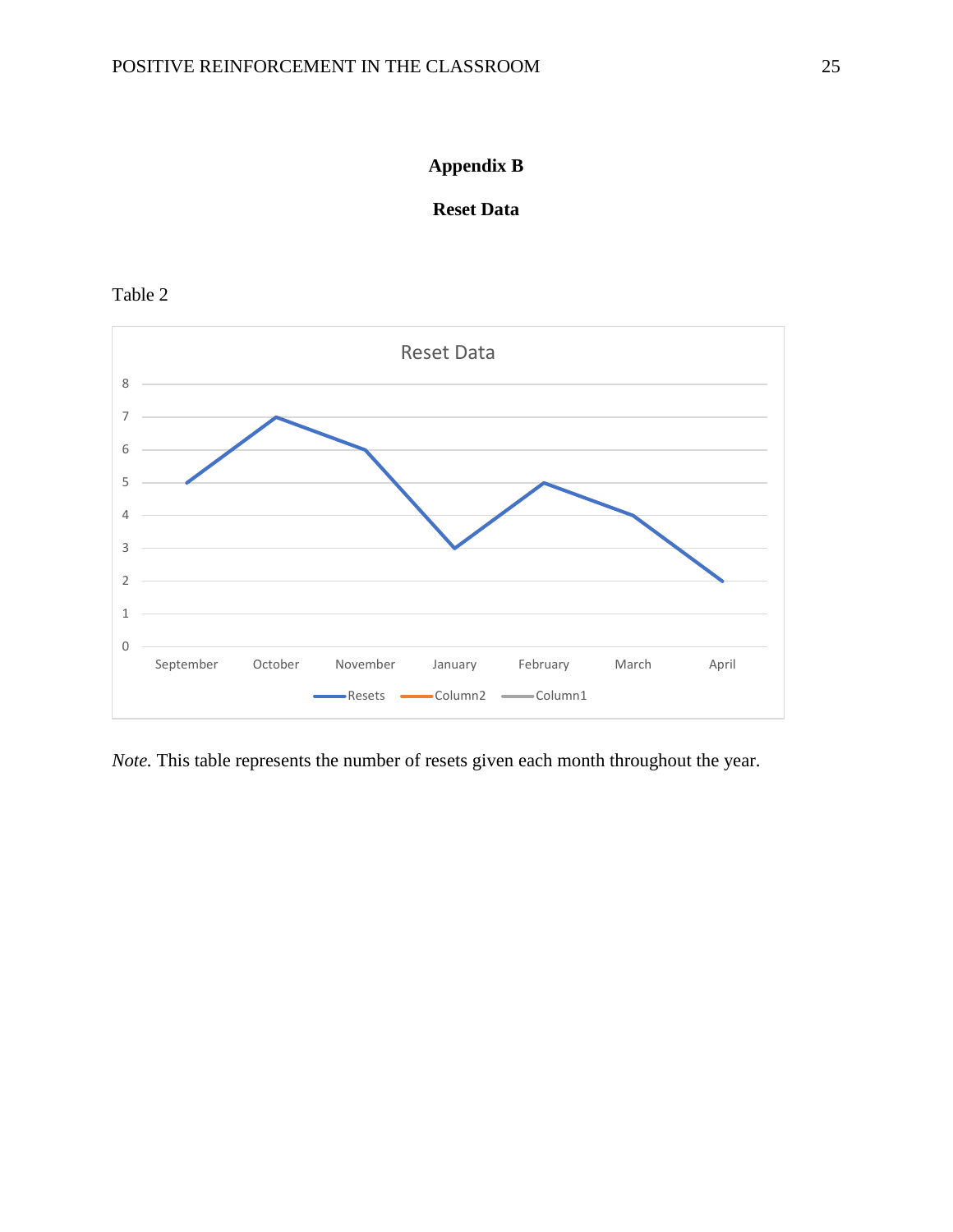# **Appendix C**

# **Student Self Assessments**

Table 3

| <b>PRE-TEST RESULTS</b> |  |  |
|-------------------------|--|--|
| <b>Helping Others</b>   |  |  |
| Participation           |  |  |
| Teamwork                |  |  |
| On Task                 |  |  |
| <b>Working Hard</b>     |  |  |

| <b>MID TEST RESULTS</b> |  |     |  |
|-------------------------|--|-----|--|
| <b>Helping Others</b>   |  | 1 Q |  |
| Participation           |  |     |  |
| Teamwork                |  |     |  |
| On Task                 |  |     |  |
| <b>Working Hard</b>     |  |     |  |

| <b>POST TEST RESULTS</b> |  |    |  |
|--------------------------|--|----|--|
| <b>Helping Others</b>    |  |    |  |
| Participation            |  | 19 |  |
| Teamwork                 |  |    |  |
| On Task                  |  |    |  |
| <b>Working Hard</b>      |  |    |  |

*Notes:* This data represents a Pre, Mid, and Post Self Assessments that students completed.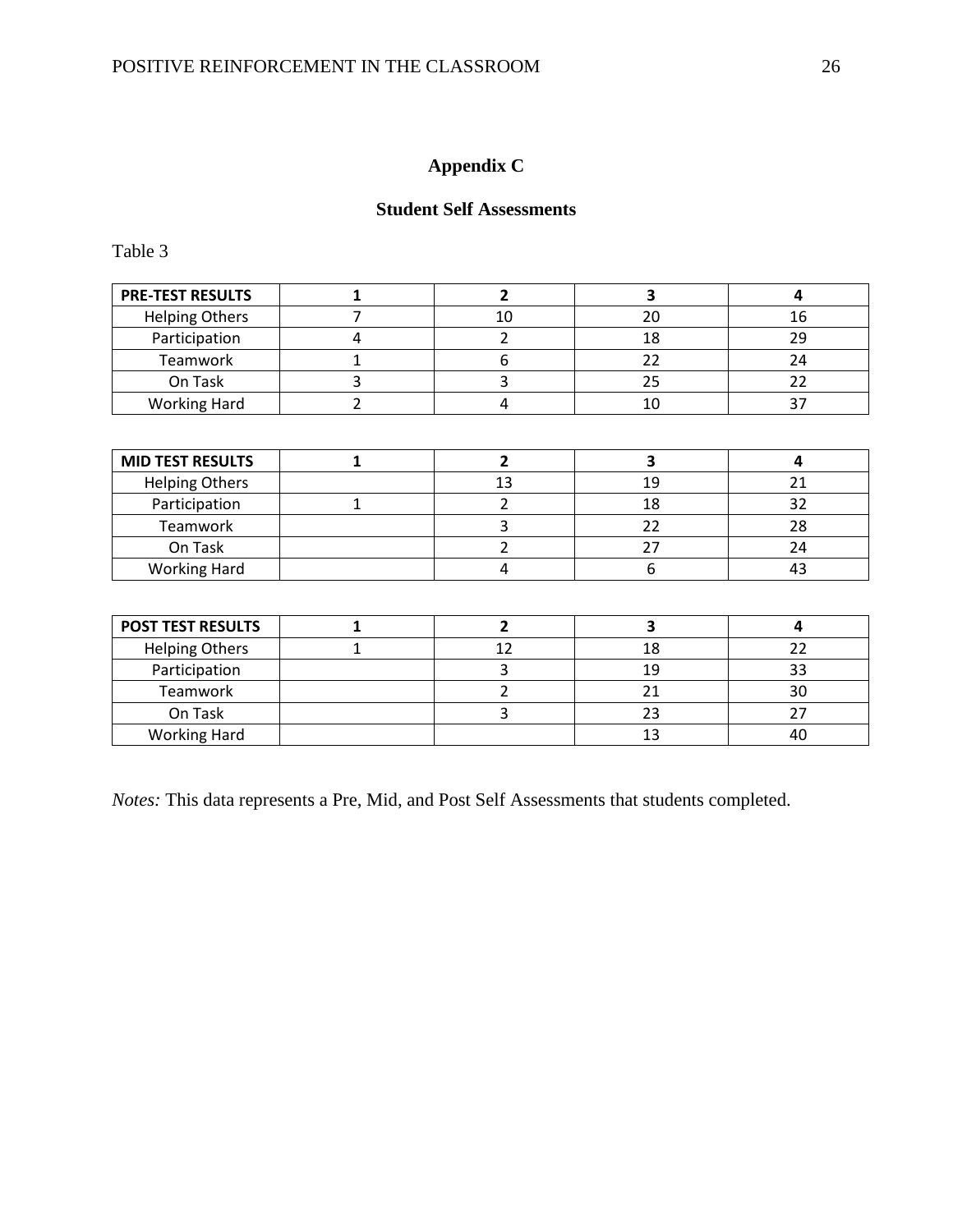# **Appendix D**

# **Reset Form**

| <b>Eagle Reset Behavior Debriefing Form</b> |                                                                    |  |                                      |                    |  |  |  |
|---------------------------------------------|--------------------------------------------------------------------|--|--------------------------------------|--------------------|--|--|--|
|                                             | My choices affect my learning and the learning of those around me. |  | It's important to make good choices. |                    |  |  |  |
|                                             |                                                                    |  |                                      |                    |  |  |  |
|                                             |                                                                    |  |                                      |                    |  |  |  |
| What did I do?                              |                                                                    |  |                                      |                    |  |  |  |
|                                             | I was not being (circle one): SAFE RESPECTFUL                      |  |                                      | <b>RESPONSIBLE</b> |  |  |  |
| What should I have done?                    |                                                                    |  |                                      |                    |  |  |  |

I understand that if I receive 3 Reset in a week, my parents will be called, and I will receive a Think Time **Reflection. YES NO** 

 $\mathcal{H}$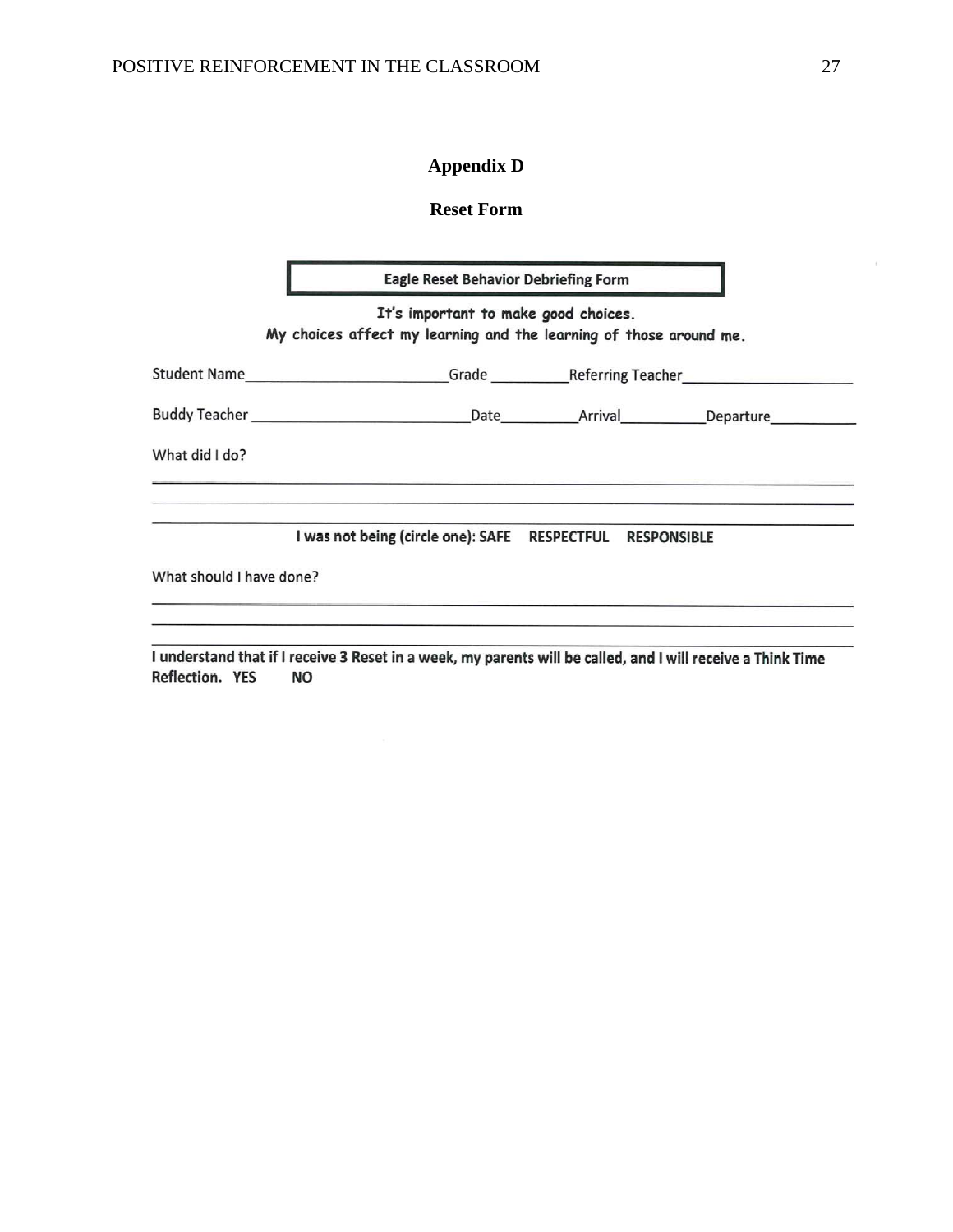# **Appendix E**

# **Reset Tracker Form**

# **Weekly Reset Tracker**

Each time a student is sent to a Reset (with or without a Reset Sheet Assigned) it should be noted. This form should be placed weekly in the Each time a student is sent to a Reset (with or without a Reset Sheet Assigned) it should be noted. This form should be placed weekly in the<br>Behavior Intervention's box. The Behavior Intervention Team and MTTS-B Committee needs.

| Week Of:            |         |                |                                                                                                                                                                                                                                                                                                                                                                                                                                                                                       |         |         |                                                                                                                                                                                                                                                                                                                                                                                                                                 |         |                |                                                                                                                           |
|---------------------|---------|----------------|---------------------------------------------------------------------------------------------------------------------------------------------------------------------------------------------------------------------------------------------------------------------------------------------------------------------------------------------------------------------------------------------------------------------------------------------------------------------------------------|---------|---------|---------------------------------------------------------------------------------------------------------------------------------------------------------------------------------------------------------------------------------------------------------------------------------------------------------------------------------------------------------------------------------------------------------------------------------|---------|----------------|---------------------------------------------------------------------------------------------------------------------------|
| <b>Student Name</b> | Reset 1 | <b>Reset 2</b> | <b>Reset 3</b><br><b>Think Time</b><br>Assigned                                                                                                                                                                                                                                                                                                                                                                                                                                       | Reset 4 | Reset 5 | <b>Reset 6</b><br><b>Think Time</b><br><b>Assigned</b>                                                                                                                                                                                                                                                                                                                                                                          | Reset 7 | <b>Reset 8</b> | Reset 9<br><b>CARE Team</b><br><b>Referral</b><br>- 2 3                                                                   |
|                     |         |                | $2 - 5 - 6$                                                                                                                                                                                                                                                                                                                                                                                                                                                                           |         |         | 1 2 3                                                                                                                                                                                                                                                                                                                                                                                                                           |         |                | <b>Pallin X</b>                                                                                                           |
|                     |         |                | $\begin{array}{c} \hline \begin{array}{ccc} \hline \begin{array}{ccc} \hline \begin{array}{ccc} \hline \begin{array}{ccc} \hline \end{array} & \hline \begin{array}{ccc} \hline \begin{array}{ccc} \hline \end{array} & \hline \begin{array}{ccc} \hline \end{array} & \hline \begin{array}{ccc} \hline \end{array} & \hline \end{array} & \hline \end{array} \end{array}$                                                                                                            |         |         | <b>COLLE</b>                                                                                                                                                                                                                                                                                                                                                                                                                    |         |                | 2.472                                                                                                                     |
|                     |         |                | $27 - 89 - 25 = 5$                                                                                                                                                                                                                                                                                                                                                                                                                                                                    |         |         | $+ 17$                                                                                                                                                                                                                                                                                                                                                                                                                          |         |                | 2 4 4 1<br>$7 - 5 = 2$                                                                                                    |
|                     |         |                | ケッシュー<br>$\frac{1}{2}$                                                                                                                                                                                                                                                                                                                                                                                                                                                                |         |         | 7.4.4                                                                                                                                                                                                                                                                                                                                                                                                                           |         |                | 27728                                                                                                                     |
|                     |         |                | 35.4<br>$\frac{1}{2}$<br>$\mathcal{L} = \mathcal{L} \mathcal{L} \mathcal{L} \mathcal{L} \mathcal{L} \mathcal{L} \mathcal{L} \mathcal{L} \mathcal{L} \mathcal{L} \mathcal{L} \mathcal{L} \mathcal{L} \mathcal{L} \mathcal{L} \mathcal{L} \mathcal{L} \mathcal{L} \mathcal{L} \mathcal{L} \mathcal{L} \mathcal{L} \mathcal{L} \mathcal{L} \mathcal{L} \mathcal{L} \mathcal{L} \mathcal{L} \mathcal{L} \mathcal{L} \mathcal{L} \mathcal{L} \mathcal{L} \mathcal{L} \mathcal{L} \mathcal$ |         |         | $\frac{1}{2} \int_{0}^{2\pi} \frac{1}{\sqrt{2}} \, \frac{1}{\sqrt{2}} \, \frac{1}{\sqrt{2}} \, \frac{1}{\sqrt{2}} \, \frac{1}{\sqrt{2}} \, \frac{1}{\sqrt{2}} \, \frac{1}{\sqrt{2}} \, \frac{1}{\sqrt{2}} \, \frac{1}{\sqrt{2}} \, \frac{1}{\sqrt{2}} \, \frac{1}{\sqrt{2}} \, \frac{1}{\sqrt{2}} \, \frac{1}{\sqrt{2}} \, \frac{1}{\sqrt{2}} \, \frac{1}{\sqrt{2}} \, \frac{1}{\sqrt{2}} \, \frac{1}{\sqrt{2}} \$<br><b>ST</b> |         |                | <b>SOF</b><br>35                                                                                                          |
|                     |         |                | With a F                                                                                                                                                                                                                                                                                                                                                                                                                                                                              |         |         | N. 5<br>30.20                                                                                                                                                                                                                                                                                                                                                                                                                   |         |                | 7233                                                                                                                      |
|                     |         |                | $-2$ and $-2$                                                                                                                                                                                                                                                                                                                                                                                                                                                                         |         |         | $\begin{array}{ccccc} \gamma_{\alpha} & \gamma_{\alpha} & \gamma_{\alpha} & \gamma_{\alpha} \end{array}$                                                                                                                                                                                                                                                                                                                        |         |                | $\label{eq:2} \begin{bmatrix} \mathbf{y} & \mathbf{y} & \mathbf{y} \\ \mathbf{y} & \mathbf{y} & \mathbf{y} \end{bmatrix}$ |
|                     |         |                | 98<br>$-74$<br><b>AR</b>                                                                                                                                                                                                                                                                                                                                                                                                                                                              |         |         | <b>Sec. 19</b><br>×                                                                                                                                                                                                                                                                                                                                                                                                             |         |                | 1.7.5                                                                                                                     |
|                     |         |                | - - -                                                                                                                                                                                                                                                                                                                                                                                                                                                                                 |         |         |                                                                                                                                                                                                                                                                                                                                                                                                                                 |         |                | 254                                                                                                                       |
|                     |         |                | $\mathcal{L}(\mathcal{L})$<br>$3 - 14$<br>$3 - 1$                                                                                                                                                                                                                                                                                                                                                                                                                                     |         |         | 20 2                                                                                                                                                                                                                                                                                                                                                                                                                            |         |                | $2 - 2 = 12$                                                                                                              |
|                     |         |                | <b>College</b>                                                                                                                                                                                                                                                                                                                                                                                                                                                                        |         |         | $\mathcal{P}_{\mathcal{P}_{\mathcal{A}}(\mathcal{A})}(\mathcal{B})$                                                                                                                                                                                                                                                                                                                                                             |         |                | $\mathbf{v} = \mathbf{v}$                                                                                                 |
|                     |         |                |                                                                                                                                                                                                                                                                                                                                                                                                                                                                                       |         |         | <b>KILVER</b><br>100                                                                                                                                                                                                                                                                                                                                                                                                            |         |                |                                                                                                                           |
|                     |         |                | a.<br>$-25 - 6$                                                                                                                                                                                                                                                                                                                                                                                                                                                                       |         |         | R<br>$\label{eq:2.1} \begin{array}{c} \mathcal{F}(\mathbf{x}) = \mathcal{F}(\mathbf{x}) \end{array}$                                                                                                                                                                                                                                                                                                                            |         |                |                                                                                                                           |
|                     |         |                | ×                                                                                                                                                                                                                                                                                                                                                                                                                                                                                     |         |         | <b>Side</b><br>×.                                                                                                                                                                                                                                                                                                                                                                                                               |         |                |                                                                                                                           |